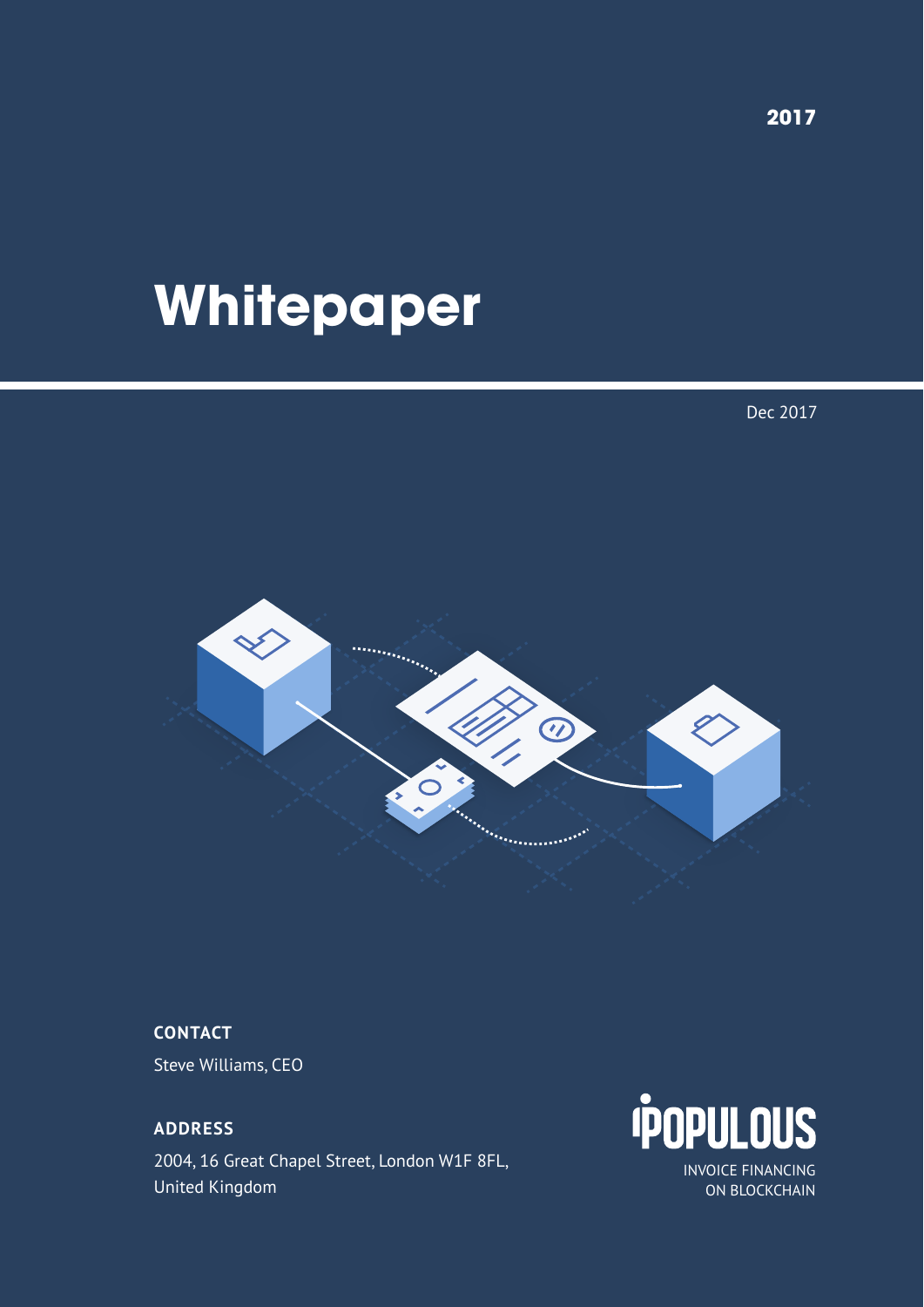# **Contents**

|    | <b>Abstract</b>                                                  | 3  |
|----|------------------------------------------------------------------|----|
|    | <b>Introduction</b>                                              | 4  |
| 3. | <b>Extensible Business Reporting Language "XBRL"</b>             | 5  |
|    | 3.1 Using XBRL in targeted client acquisition                    | 6  |
|    | 3.2 Understanding the analysis                                   | 9  |
|    | 3.3 Using XBRL in conjunction with bankruptcy credit formulas    | 9  |
| 4. | <b>Altman Z-score Formula</b>                                    | 11 |
|    | 4.1 Accuracy and effectiveness                                   | 11 |
|    | 4.2 Original Z-score component definitions variable definition   | 12 |
|    | 4.2.1 Z-score estimated for private firms                        | 12 |
|    | 4.2.2 Z-score estimated for non-manufacturers & emerging markets | 12 |
| 5. | <b>Smart Contracts</b>                                           | 13 |
|    | 5.1 Actors                                                       | 14 |
|    | 5.2 System modules                                               | 14 |
|    | 5.3 Platform interactions                                        | 15 |
|    | 5.4 Invoice auctions                                             | 16 |
|    | 5.5 Bidding on auctions                                          | 17 |
|    | 5.6 Wallets                                                      | 18 |
|    | 5.6.1 Flow of funds                                              | 18 |
|    | 5.6.2 Deposit of funds                                           | 18 |
|    | 5.6.3 Withdrawal of funds                                        | 19 |
| 6. | <b>Incentive</b>                                                 | 20 |
|    | <b>Conclusion</b>                                                | 21 |
|    | References                                                       | 22 |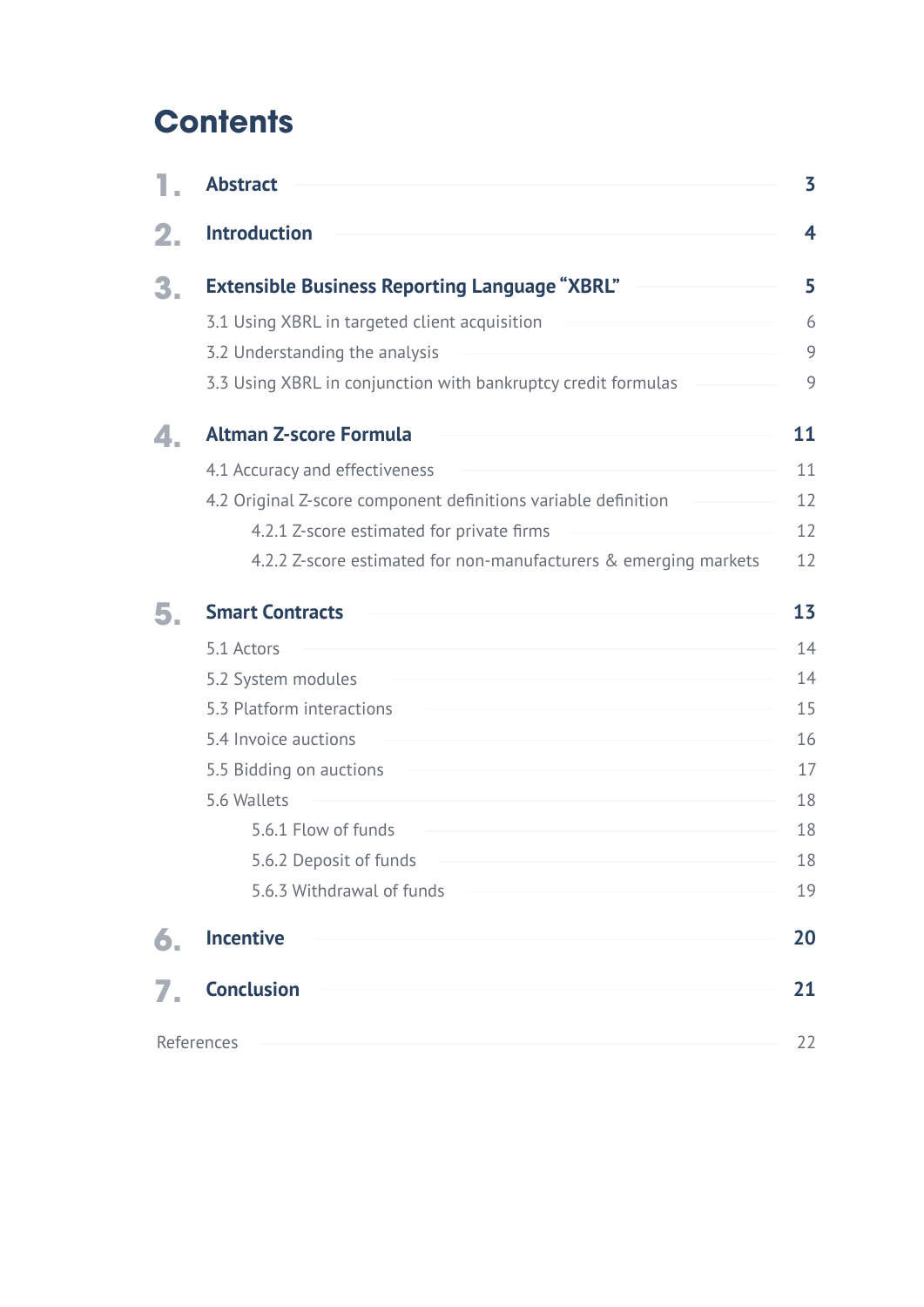# <span id="page-2-0"></span>**1. Abstract**

Small and medium sized enterprises (SMEs) are always in need of short-term financing especially when there is a sudden and immediate need for increased working capital to fund wages or the purchase of raw materials. They will very often take out short-term loans from their bank which is not the ideal solution and the short-term finance industry is dominated by banks and other lending institutions such as the traditional invoice finance companies. However, newer and more innovative P2P (peer-to-peer) invoice finance platforms have recently entered the industry.

These P2P invoice financing platforms operates in the same manner as the traditional invoice financing companies by providing short term liquidity on invoices for short durations of up to 90 days. Rather than waiting for their customers to settle invoices that have due dates of 45 to 90 days, the invoices can be sold to invoice financing companies to access "immediate" funds. P2P platforms are unique in that they connect invoice sellers directly with invoice buyers making the rise of P2P as an alternative lending platform more attractive to businesses globally.

The global invoice financing market was valued \$3 Trillion in 2013 and due to a slow-down in the world economy the invoice financing market experienced a slight contraction to approximately \$2.6 Trillion in 2016. The business environment has become more challenging and making it a more favorable environment for new fintech start-up like Populous.

However, to operate in this industry without a deep understanding of credit and underwriting principle can result in serious financial loss for the company as well as investors. Our in-depth knowledge and expertise in the short-term finance industry allows us to build a P2P invoice financing platform using credit scoring and bankruptcy formula such as the Altman Z-score. We will also identify potential borrowers using K-means cluster analysis.

When these formulas are combined with the XBRL data set we can perform "enhanced" credit risk analysis on targeted potential borrowers, linked companies and their customers. Using Blockchain technology we can leverage smart contract to create a cost effective and efficient solution by providing a streamlined funding solution to businesses. Blockchain technology also affords some security against fraud and can prevent duplication in the selling of invoices.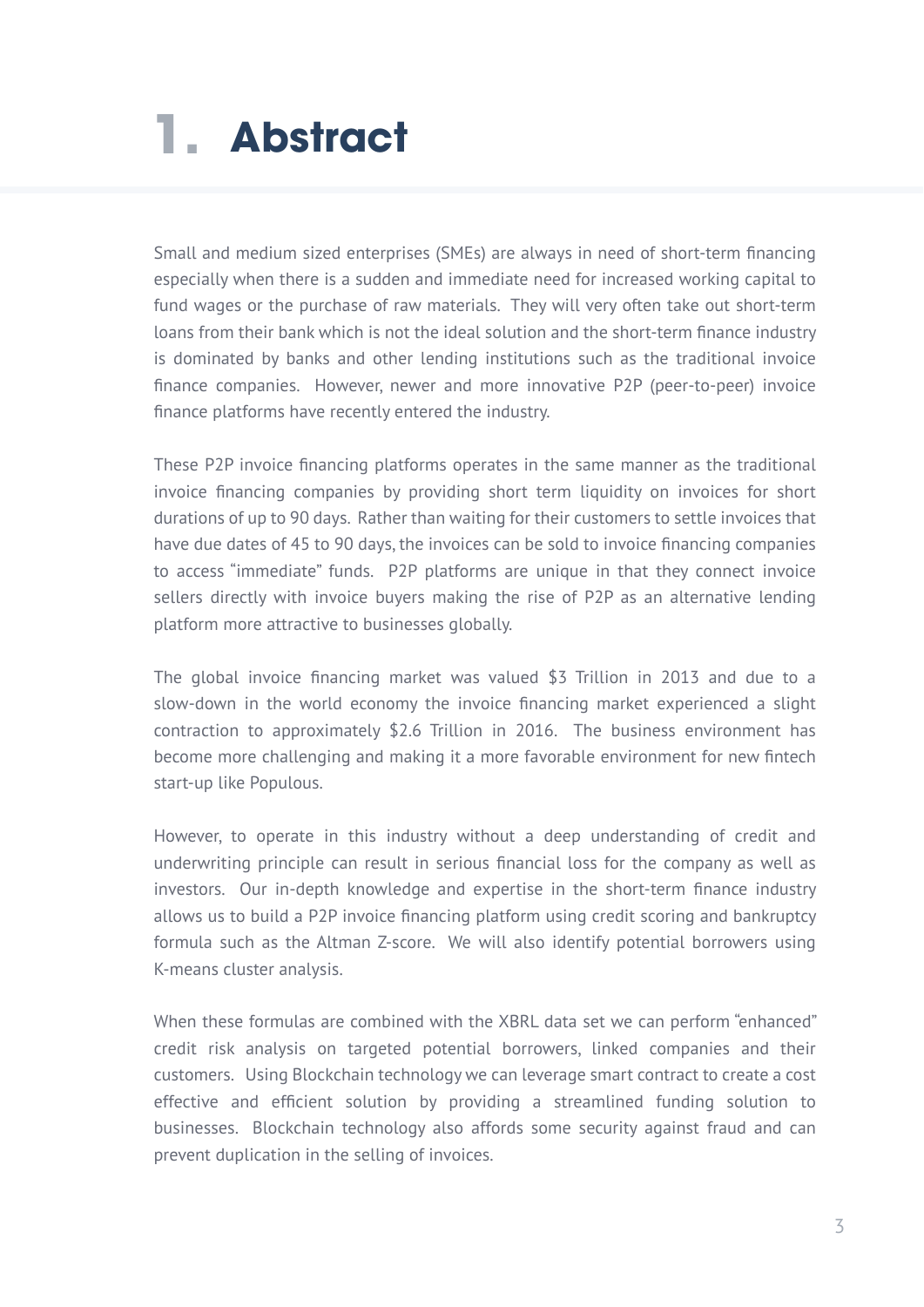# <span id="page-3-0"></span>**2. Introduction**

Keeping a positive cash flow is the most important part for any SME, even more so in an economy which is currently recovering from a recession. After all, having access to the monies owed to an SME allows that SME to create new opportunities, develop existing plans, purchase new equipment, pay salaries and negotiate the best terms with their suppliers.

Unfortunately, keeping a regular flow of cash in the business is often easier said than done especially if late payments to the SMEs are holding them back. It is currently estimated that late payments are costing UK SMEs of more than £2bn a year (Musaddique, 2017). If an SME is selling its products or services to other businesses on credit terms, invoice factoring or invoice discounting also known as invoice finance, could help.

It's a form of funding that releases the cash tied up in an SME's outstanding sales invoices instantly at a cost that both the SME and investors agree on. There are currently over 40,000 businesses across the UK using invoice finance to support them at various stages in their business life cycle (Business Comparison, n.d.).

Furthermore, there are businesses across the UK at this moment using this form of finance particularly at a time when more traditional financial institutions have been turning down funding requests. As of 2016, approximately 50% of SMEs accounted for the UKs total turnover (White, 2015) of £3 Trillion and 46% of SMEs experienced some form of cash flow problem and late payment (Lobel, 2015).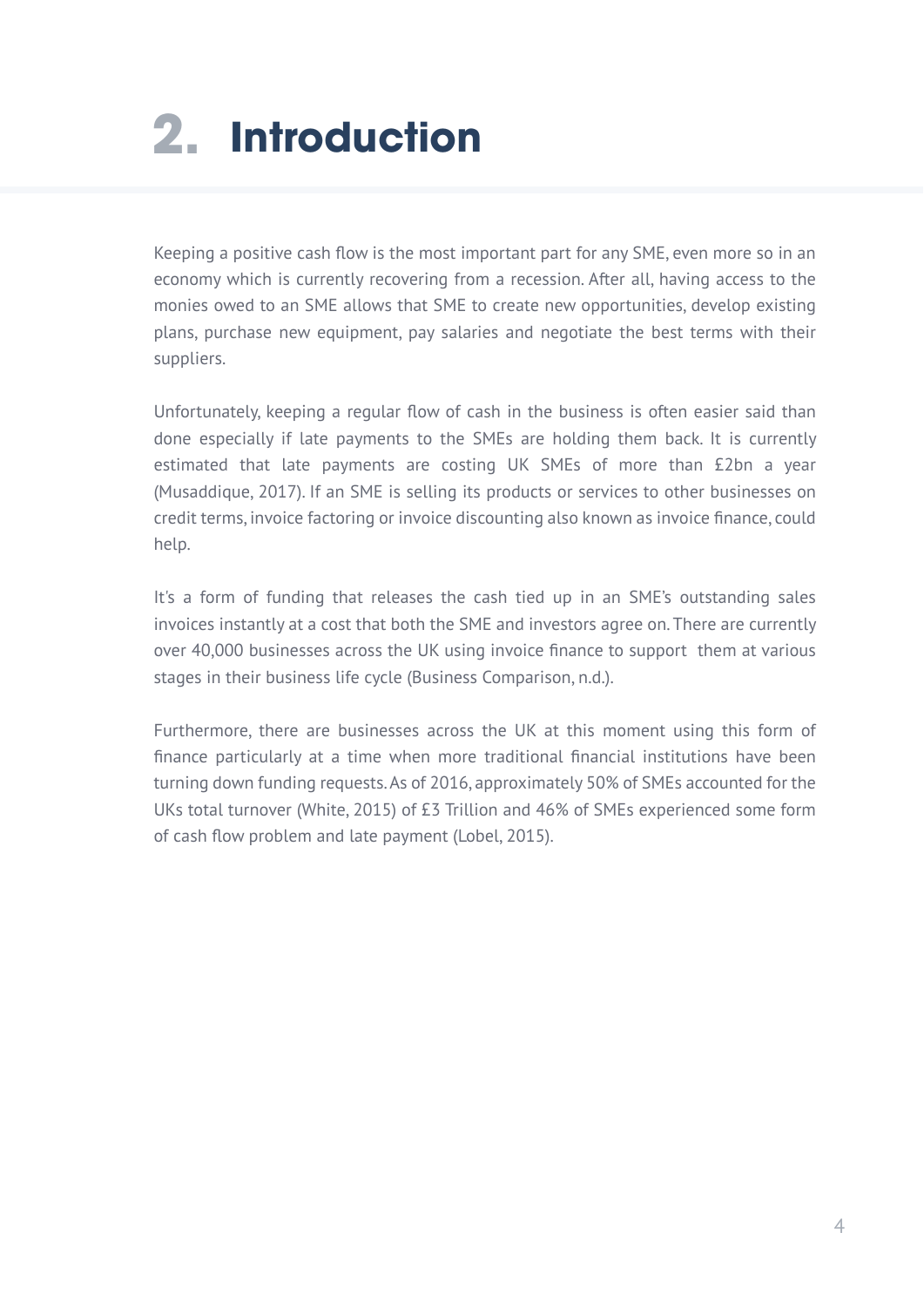# <span id="page-4-0"></span>**Extensible Business 3. Reporting Language "XBRL"**

XBRL (eXtensible Business Reporting Language) is a global standard for exchanging business information and is freely available to anyone. It is developed and published by XBRL International, Inc. and it is used to define and exchange financial information. Companies submit financial statements to government regulators each year using the XBRL reporting format which standardises these data so they can be reviewed and compared regardless of geographic origin.

HM Treasury made it a requirement to file all annual accounts and corporate tax returns in XBRL format in April 2011 (GOV.UK, n.d.). Following the announcement of this requirement, approximately 1.9 million companies now file annual accounts and corporate tax returns in this format to UK Companies House and HM Revenue and Customs (XBRL, 2015).

HM Revenue and Customs uses XBRL data to assess annual accounts and tax returns, helps guide tax risk and policy decisions, judge the consequences of legal challenges and gain a better understanding of the business. The government has indicated that the implementation of XBRL filing have been extremely successful.

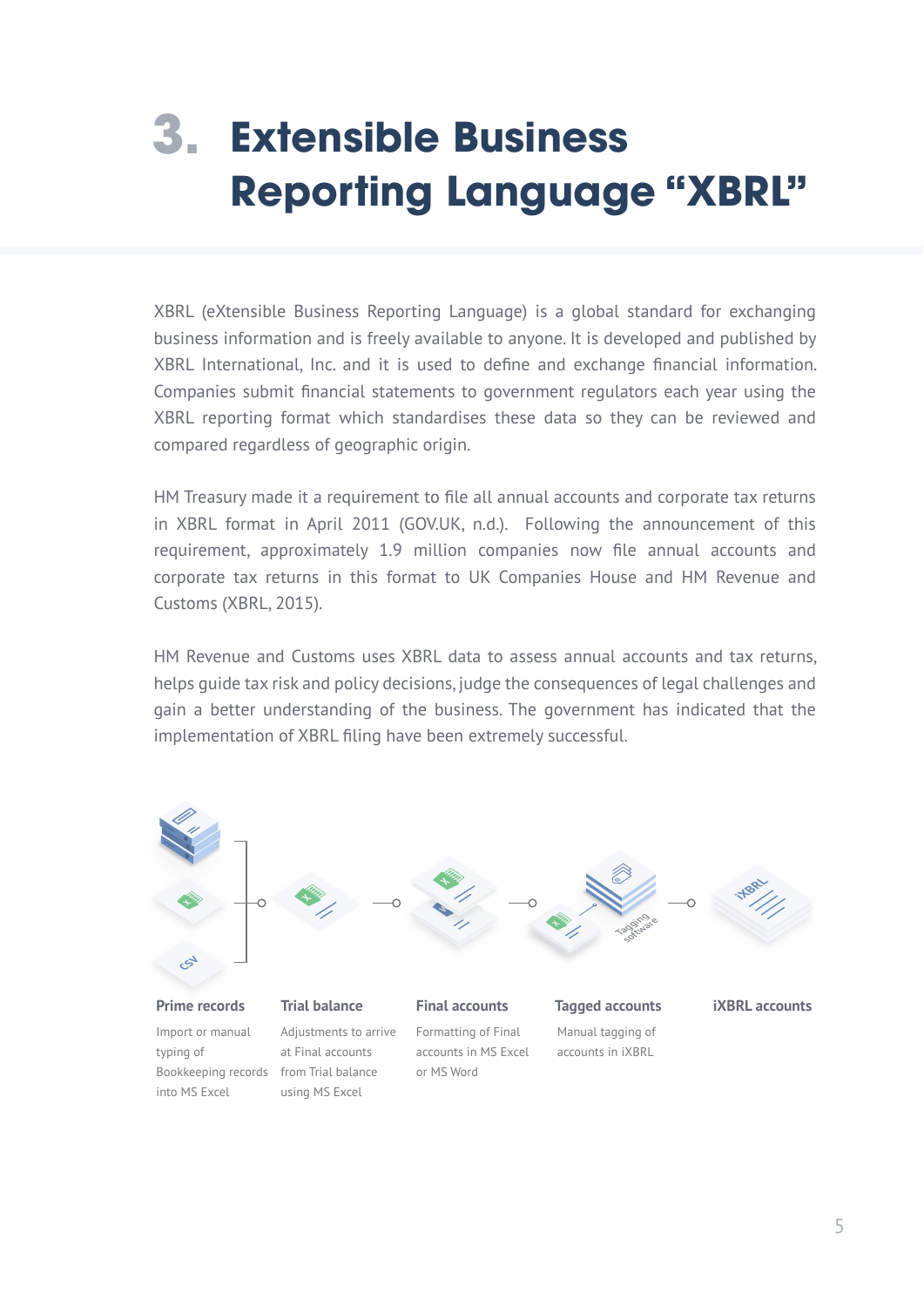<span id="page-5-0"></span>UK Companies House made available 6 years of worth of XBRL data at no cost and covers over 1.9 million UK companies. This data presented a good starting point to analyse past financial data and forecast credit risks on companies covering a wide range of industries and sectors. Using these data we built a XBRL back-end to extract approximately over 2.8 billion points of data which formed part of our in-house credit reference system and targeted marketing database.

## **3.1 Using XBRL in Targeted Client Acquisition**

We have already tested the XBRL data extraction tool using 2012 data sets available from UK Companies House. The two data sets available for testing were the charge data and accounting data. Our goal in the test was to assess the validity of the extracted data to determine whether the data would be useful to selected financial institution's customers.

The following analysis results explain how we intend to target clients efficiently and effectively. This will ultimately lead to more SMEs obtaining invoice finance from us and resulting in corresponding increase in our revenue model and hence increase in liquidity for funding invoices on the platform.

| <b>Company Number</b>                | Company registration number                                                                 |
|--------------------------------------|---------------------------------------------------------------------------------------------|
| <b>Company Name</b>                  | Name of the company                                                                         |
| <b>SIC Code - 78109</b>              | SIC code - activities of employment placement agencies                                      |
| <b>Debtors</b>                       | Debtor's value                                                                              |
| <b>Creditors Due within 1 Year</b>   | Creditors who the business has to pay money for goods or<br>services or loans within a year |
| <b>Cash Bank in Hand</b>             | Cash in hand or at the bank                                                                 |
| <b>Person Entitled to the Charge</b> | Bank/person who lent the company money or took out the<br>charge on the company             |
| <b>Description of Charge</b>         | Type of charge registered                                                                   |
|                                      |                                                                                             |

Variables accounted for in this analysis are: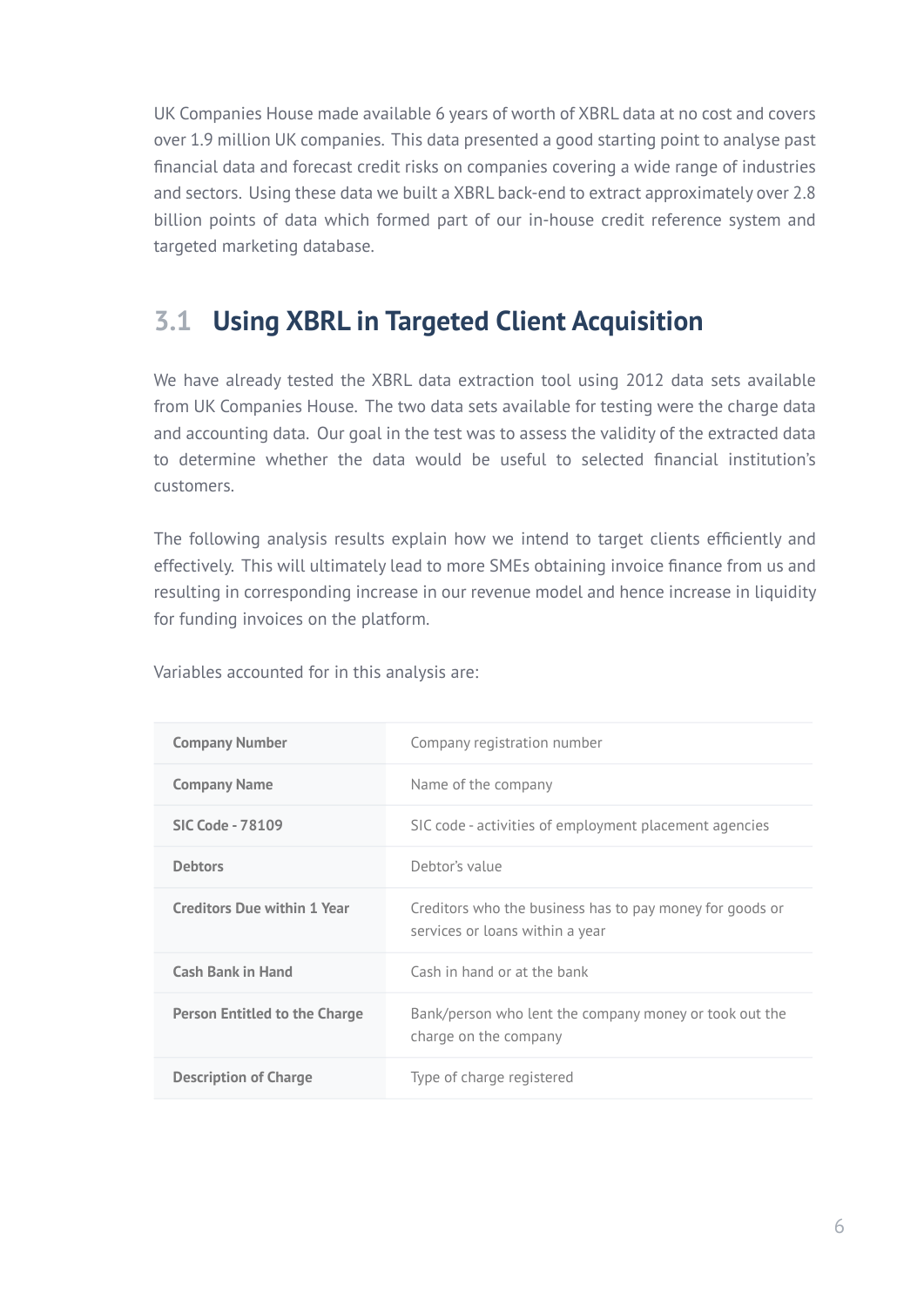Our findings showed a number of observations favorable to what we wanted to achieve. We took a deeper look into how the data can provide useful insight using cluster analysis to give a different approach towards understanding patterns within the data set. In the cluster analysis, we placed emphasis on three variables which are considered key lending parameters in the finance industry, namely; debtors, creditors due within one year and cash bank in hand.

|                | Debtors (£) | Creditors Due Within One Year (£) | <b>Cash Bank Value (£)</b> |
|----------------|-------------|-----------------------------------|----------------------------|
| 1              | 1,760,305   | 1,294,833                         | 157,795                    |
| $\overline{2}$ | 148,924     | 177,105                           | 10,154                     |
| 3              | 386,104     | 321,764                           | 40,928                     |
| $\overline{4}$ | 276,045     | 203,015                           | 4,740                      |
| 5              | 80,631      | 70,597                            | 5,589                      |
| 6              | 100,455     | 134,662                           | 32,682                     |
| 7              | 283,543     | 281,284                           | 14,315                     |
| 8              | 33,178      | 25,193                            | 31                         |

Approximately 60 observations were recorded and we selected 8 observations to demonstrate our finding in the cluster analysis. The observations were further broken down into 4 clusters to represent the four financial institutions we have used for this analysis. We considered the following financial institution in the cluster analysis:

**BIBBY FINANCIAL SERVICES LIMITED**

**HSBC BANK PLC**

**LLOYDS TSB COMMERCIAL FINANCE LIMITED**

**RBS INVOICE FINANCE LIMITED**

The clustering algorithm used to carry out this analysis is called the K-means Algorithm and which have been statistically implemented on the dataset using the R-Programming Language (Macqueen, 1967). The objective was to form clusters on the basis of common behavior between the companies being considered based on the three key variables.

The K-means clustering output gave cluster sizes 18, 1, 31 and 6 for the financial institutions considered.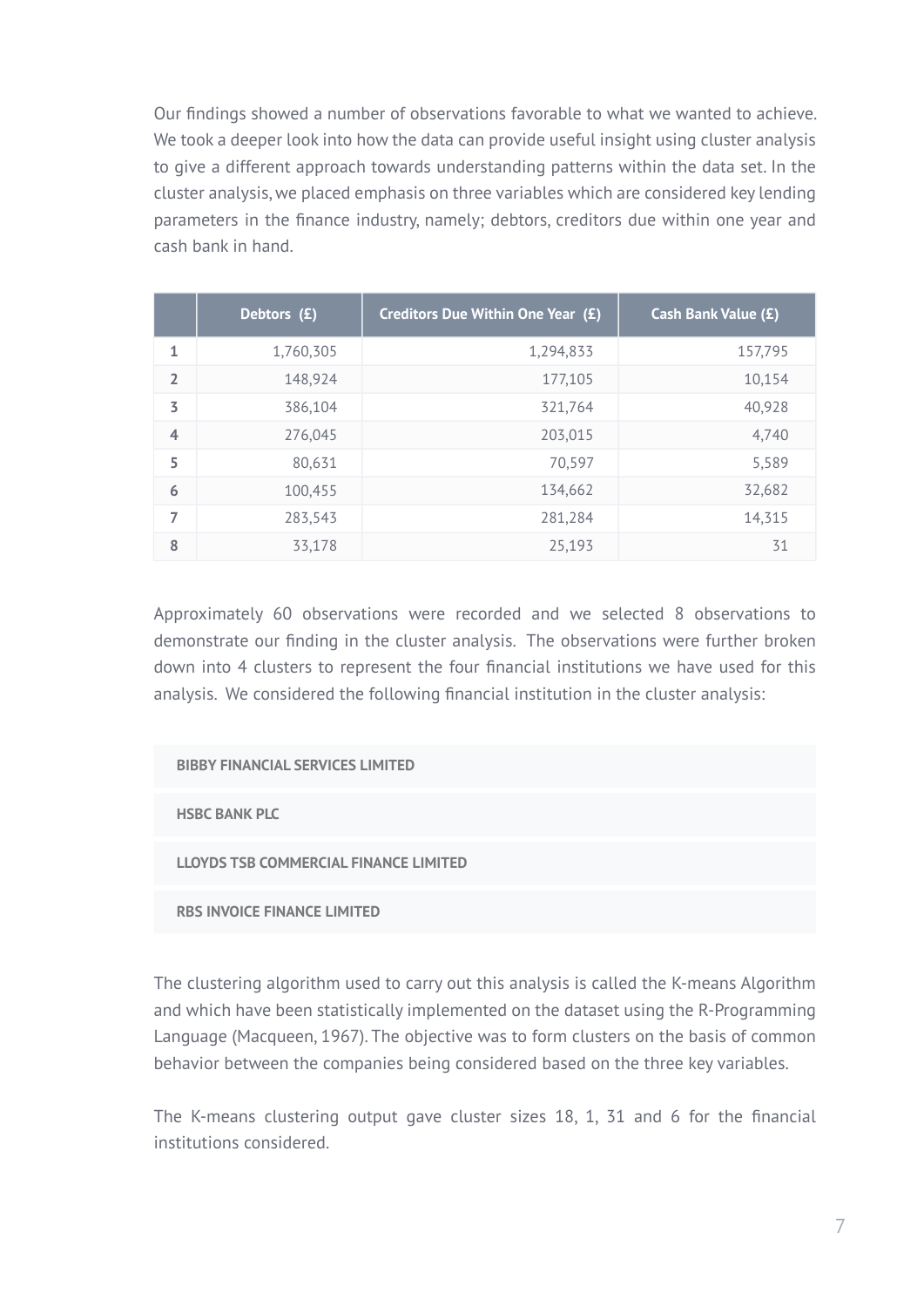#### **Cluster means:**

| Debtors     | CreditorsDueWithinOneYear | CashBankInHand |
|-------------|---------------------------|----------------|
| 244,621.7   | 248,586.9                 | 49,489.11      |
| 1,760,305.0 | 1,294,833.0               | 157,795.00     |
| 53,023.1    | 71,335.0                  | 19,910.06      |
| 515,789.0   | 479,904.5                 | 48,039.67      |

The number of companies in each cluster were depicted as:

| Clusters                              |   | $1 \quad 2 \quad 5$ |               |  |
|---------------------------------------|---|---------------------|---------------|--|
| BIBBY FINANCIAL SERVICES LIMITED      |   |                     | $0\qquad 6$   |  |
| <b>HSBC BANK PLC</b>                  |   |                     | $3 \t 1 \t 4$ |  |
| LLOYDS TSB COMMERCIAL FINANCE LIMITED | 8 | $(1)$ 19            |               |  |
| RBS INVOICE FINANCE LIMITED           |   |                     | (1)           |  |

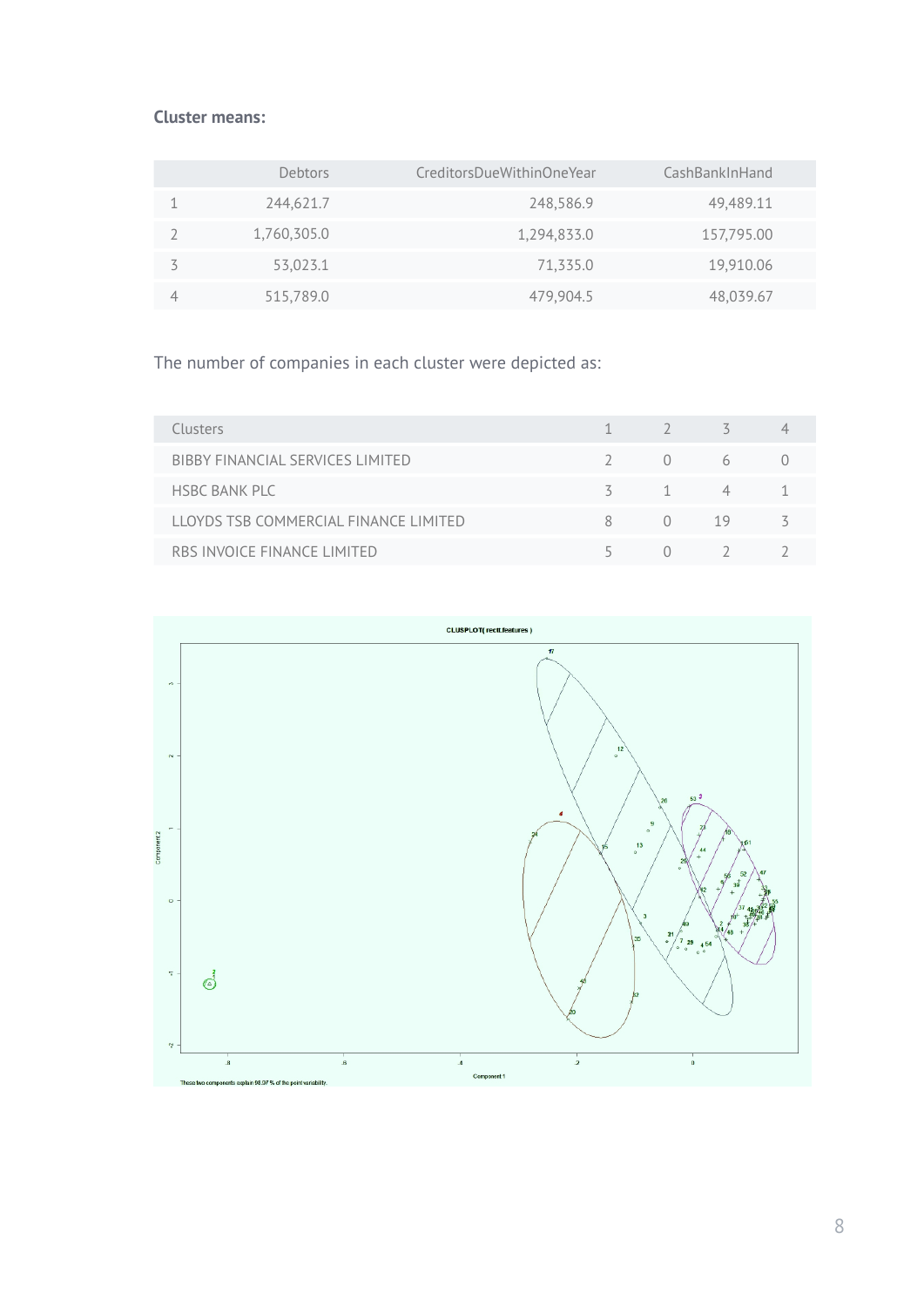## <span id="page-8-0"></span>**3.2 Understanding the Analysis**

The cluster analysis was very revealing and presented us interesting and useful metrics of the finance industry. For example, there is a larger concentration of companies in cluster 3 than in the other clusters. This indicates that most lenders according to the data set would prefer to lend to companies that have variable values similar to the mean variable values found in cluster 3.

Furthermore, the cluster analysis for Lloyds was found to contain more customers than others. This type of analysis would be very useful to a competitor who may want to know why Lloyds are gaining a larger market share and what level of lending they are providing to their customers to acquire such a large customer base.

Cluster 2 showed HSBC only targeting the large companies when providing funding. The analysis reveal a possible strategy worth pursuing in the knowledge that no other lender were willing to lend to a company of that scale. To a lender with deep pockets, this could prove to be a perfect strategy if executed correctly in a growing economy.

A lender armed with this sort of analysis can very quickly and easily identify the type and size of companies needing finance, and most importantly its competitors' strategies. This information can form the basis to formulate strategies to grow market share and take business from competitors. Used Strategically, you can even dominate a relatively young but strongly growing sector of the asset based lending industry even before it appears on the radar of your competitors.

The K-means cluster analysis can form the basis on which a company can be objectively parameterized. It will also form the groundwork for further analysis, for example, whether the company is borrowing money greater than its peers within the same industry.

## **3.3 Using XBRL in Conjunction with Bankruptcy Credit Formulas**

The ability to extract over 1500+ data points from the XBRL data set on each company is a game changer and this gives us a great opportunity to analyse the credit risk of a company in question, their trading partners as well as the whole industry. XBRL data submitted daily by companies to UK Companies House are updated on our system instantly, creating a real-time insight to how the UK economy is performing.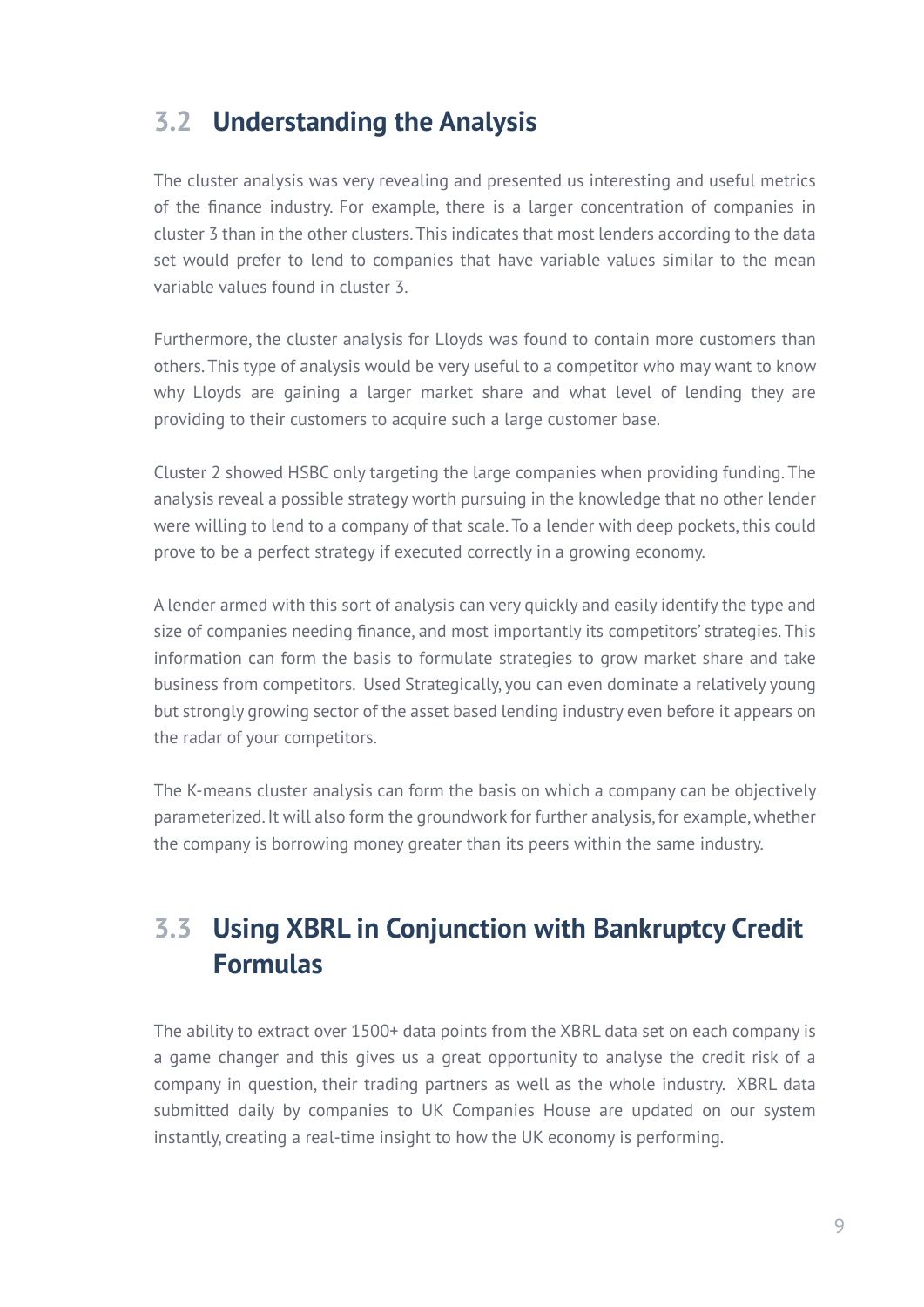The combination of extracted XBRL data and the Altman Z-Score formula have not only allowed us to bypassed the need to use an external credit reference agency, but have also allowed us to gain a technological and financial edge over our competitors. We have effectively created our own in-house credit rating system which is more advanced than the current industry standard.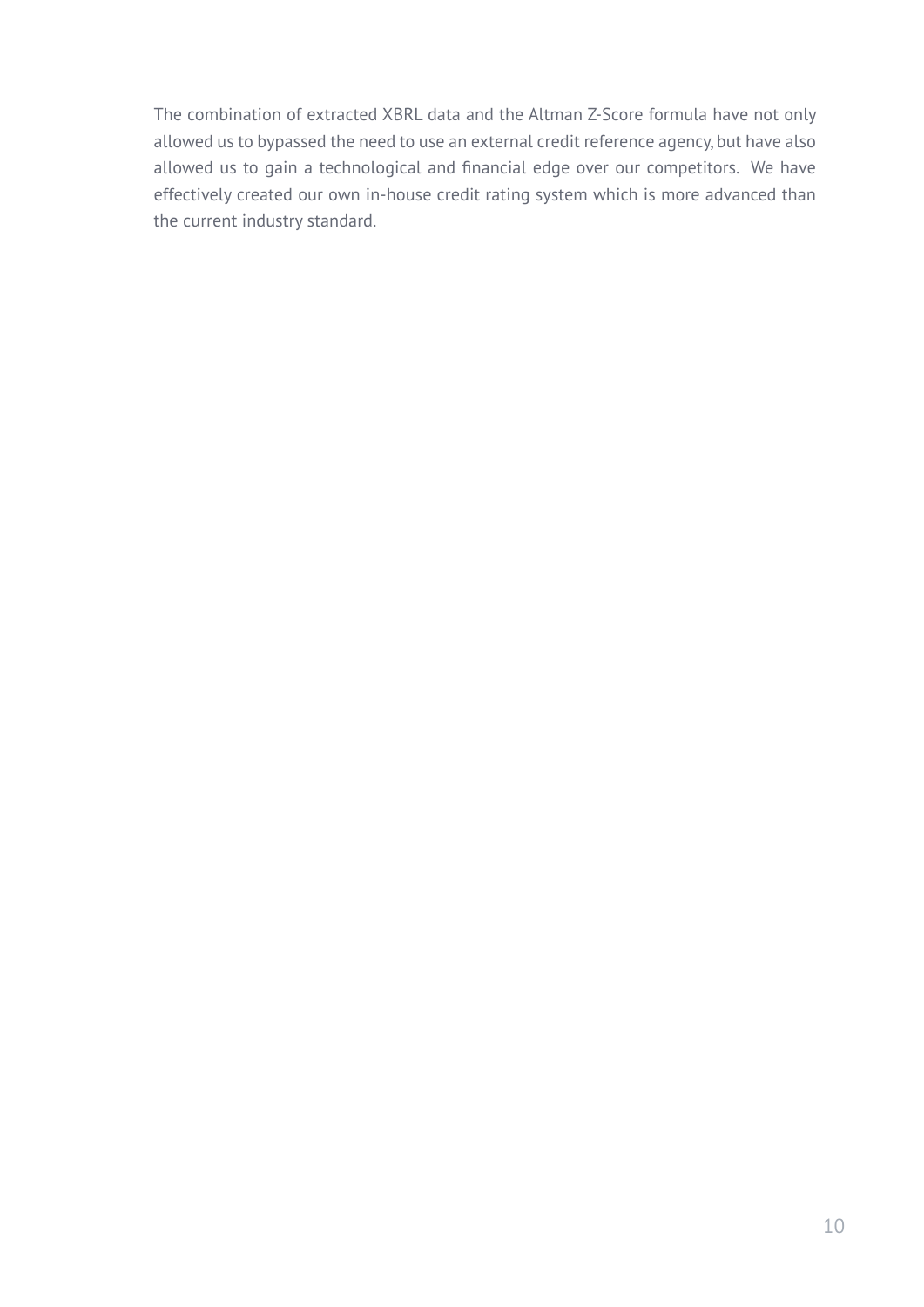# <span id="page-10-0"></span>**4. Altman Z-score Formula**

The Z-score formula published in 1968 by Edward I. Altman is a standard formula used globally in the financial industry. The formula provides three predictive measures:

- $\circ$  the probability that a business will go into bankruptcy within two years,
- $\overrightarrow{\varphi}$  whether a business will default on obligations,
- a control measure for financial distress.

The Z-score uses multiple corporate income and balance sheet values to measure the financial health of a company.

## **4.1 Accuracy and Effectiveness**

In its initial test, the Altman Z-Score was found to be 72% accurate in predicting bankruptcy two years before the event, with a Type II error (false negatives) of 6% (Altman E. I., 1968).

In a series of subsequent tests covering three periods over the next 31 years (up until 1999), the model was found to be approximately 80%–90% accurate in predicting bankruptcy one year before the event, with a Type II error (classifying the firm as bankrupt when it does not go bankrupt) of approximately 15%–20% (Altman E. , 2000).

From about 1985 onwards, the Z-scores gained wide acceptance by auditors, management accountants, courts, and database systems used for loan evaluation. The formula's approach has been used in a variety of contexts and countries, although it was designed originally for publicly held manufacturing companies with assets of more than \$1 million.

Later variations by Altman were designed to be applicable to privately held companies (the Altman Z-score) and non-manufacturing companies (the Altman Z-score). Neither the Altman models nor other balance sheet-based models are recommended for use with financial companies. This is because of the opacity of financial companies' balance sheets and their frequent use of off-balance sheet items.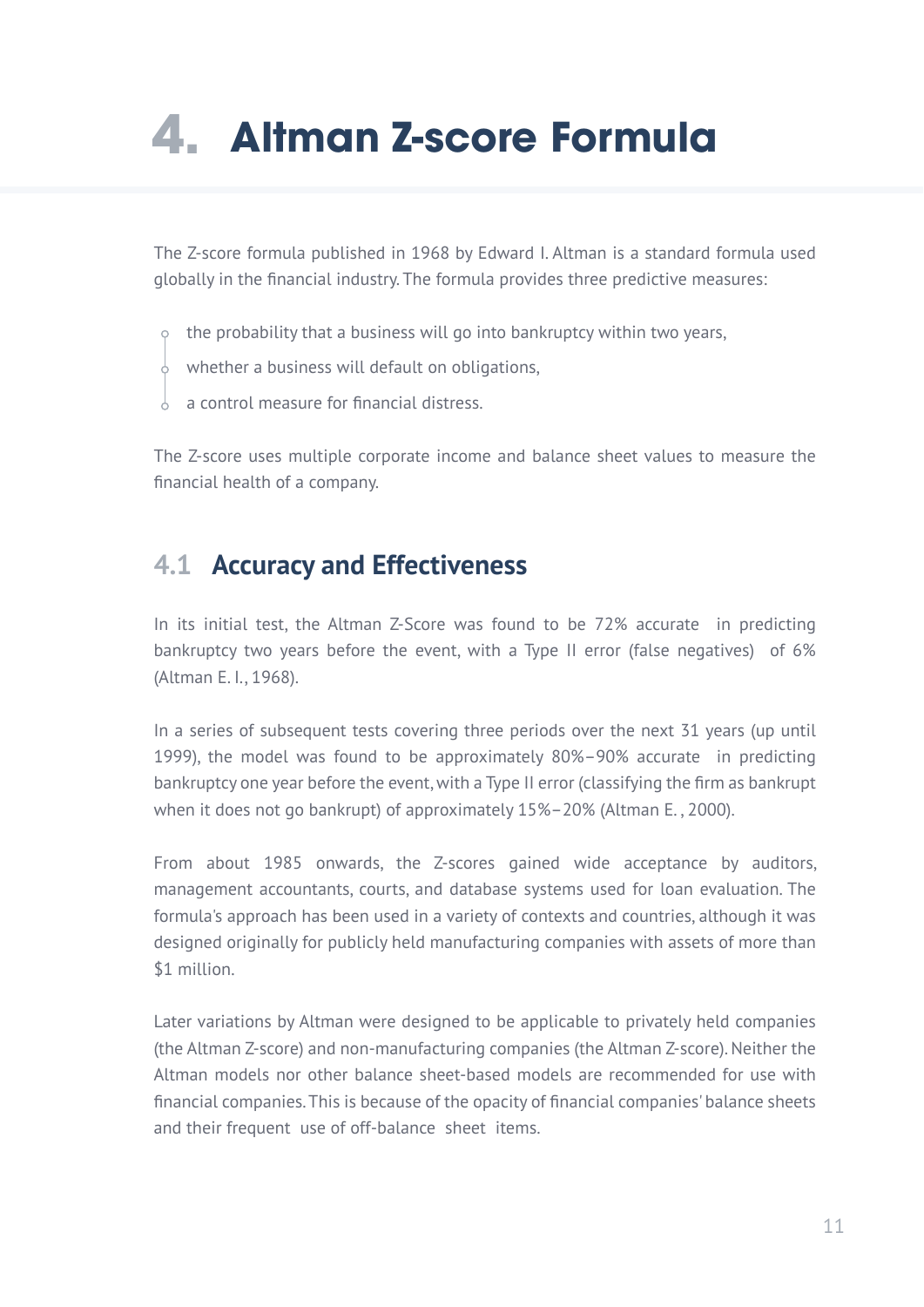## <span id="page-11-0"></span>**4.2 Original Z-score Component Definitions Variable Definition**

|                                                                                 |  | Working Capital <b>Retained Earnings</b> |                                 | Earnings Before Interest and Taxes |  |  |
|---------------------------------------------------------------------------------|--|------------------------------------------|---------------------------------|------------------------------------|--|--|
| <b>Total Assets Total Assets</b>                                                |  |                                          |                                 | <b>Total Assets</b>                |  |  |
| Market Value of Equity                                                          |  |                                          | <b>Sales</b>                    |                                    |  |  |
| $X4 =$ Total Liabilities $X5 =$ Total Assets                                    |  |                                          |                                 |                                    |  |  |
| <b>Z</b> score bankruptcy model: $Z = 1.2X1 + 1.4X2 + 3.3X3 + 0.6X4 + 0.99X5$ . |  |                                          |                                 |                                    |  |  |
| <b>Zones of discrimination:</b>                                                 |  |                                          | $Z > 2.99$ - "Safe" Zone        |                                    |  |  |
|                                                                                 |  |                                          | $1.81 < Z < 2.99$ - "Gray" Zone |                                    |  |  |
|                                                                                 |  |                                          | Z < 1.81 - "Distress" Zone      |                                    |  |  |

#### **4.2.1 Z-score Estimated for Private Firms**

| X1      | (Current Assets - Current Liabilities) |     | <b>Retained Earnings</b>    |  |                     |  |
|---------|----------------------------------------|-----|-----------------------------|--|---------------------|--|
|         | <b>Total Assets</b>                    | X2= | <b>Total Assets</b>         |  |                     |  |
| $X_5 =$ | Earnings Before Interest and Taxes     |     | <b>Book Value of Equity</b> |  | Sales               |  |
|         | <b>Total Assets</b>                    |     | <b>Total Liabilities</b>    |  | <b>Total Assets</b> |  |
|         |                                        |     |                             |  |                     |  |

Z` > 2.9 - "Safe" Zone 1.23 < Z` < 2.9 - "Gray" Zone **Z`-score bankruptcy model:**  $Z = 0.717X1 + 0.847X2 + 3.107X3 + 0.420X4 + 0.998X5$ . **Zones of discrimination:**

### **4.2.2 Z-score Estimated for Non-manufacturers & Emerging Markets**

Z` < 1.23 - "Distress" Zone

| X1 | (Current Assets - Current Liabilities) |  | $X2 =$ | <b>Retained Earnings</b>    |  |
|----|----------------------------------------|--|--------|-----------------------------|--|
|    | <b>Total Assets</b>                    |  |        | <b>Total Assets</b>         |  |
| X3 | Earnings Before Interest and Taxes     |  |        | <b>Book Value of Equity</b> |  |
|    | <b>Total Assets</b>                    |  |        | <b>Total Liabilities</b>    |  |

**Z``-score bankruptcy model:**  $Z$ <sup>\*\*</sup> = 6.56X1 + 3.26X2 + 6.72X3 + 1.05X4[4].

**Z``-score bankruptcy model (Emerging Markets):** Z`` = 3.25 + 6.56X1 + 3.26X2 + 6.72X3 + 1.05X4.

Z`` > 2.6 - "Safe" Zone 1.1 < Z`` < 2.6 - "Gray" Zone Z`` < 1.1 - "Distress" Zone **Zones of discrimination:**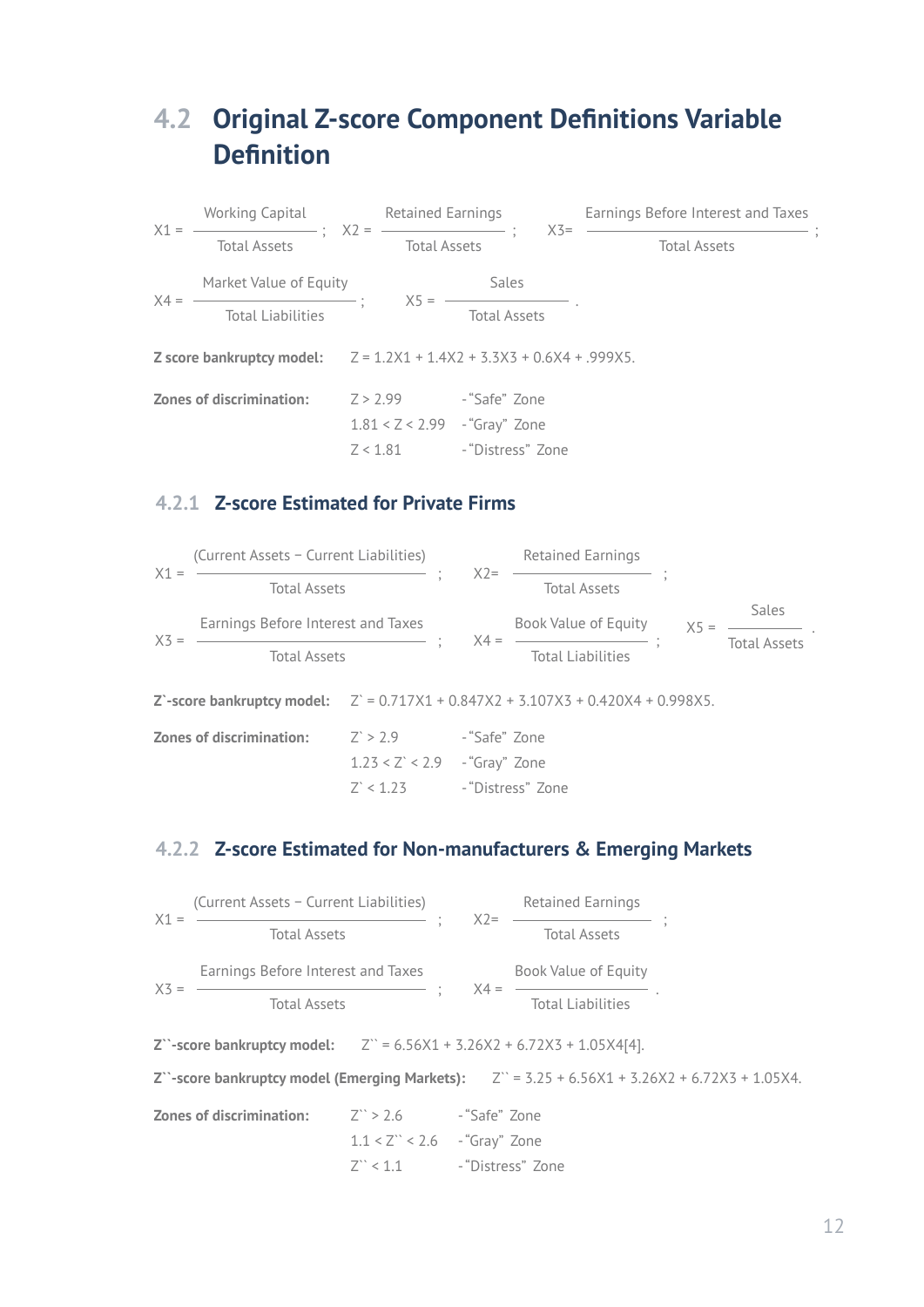# <span id="page-12-0"></span>**5. Smart Contracts**

The transparency of events along the supply chain via the Blockchain is itself a major enabler of faster payments and improved financing, increased efficiency, reduced risk of fraud, and lower costs. Exchanging information related to these events in a distributed ledger facilitates trigger events that need to take place for goods to arrive at their final destination and for suppliers to receive payment. But the capability of the Blockchain to facilitate these trigger events does not end with the mere exchange of information along a supply chain.

The use of smart contracts to not only trigger events but actually carry them out automatically represents a bold evolution that is being actively explored by a few today. Smart contracts are self-executing computer codes that automatically carry out functions once a triggering event has taken place. It is a linear contract that can include multiple parties (investors, borrowers, buyers, sellers etc.) and that cannot be altered (EBA Association, 2016).

For example, if a smart contract is written between an invoice seller and an invoice buyer to say that once the invoice buyer is victorious in a crowd funding process, 80% of the funds will be released to the invoice seller, a smart contract would automatically disburse payment once confirmation is entered into a distributed ledger that the crowd-funding process as closed. The confirmation of approval by the crowd-funding process is not a triggering event requiring action by a bank; the payment is automatically made once confirmation has been entered into the system.

With a smart contract, legal stipulations are embedded in the computer code, which enables the automatic execution of functions defined by a legal contract. It also provides protection against duplicate invoice financing, as the contract will not allow for an invoice that has already been financed to receive additional financing. A smart contract, therefore, acts as an application layer that is built on the Blockchain.

The development of the Blockchain that supports the smart contracts we are developing is already built and readily available and globally known as Ethereum Virtual Machine 'EVM' in a number of countries. Some see smart contracts as the future of the Blockchain, as they enable more efficiencies in legal contracts through a decrease in manual processing and initiation of contract terms, risk reduction through the elimination of manual errors and duplicate invoice financing, which could make value propositions such as micropayments more feasible.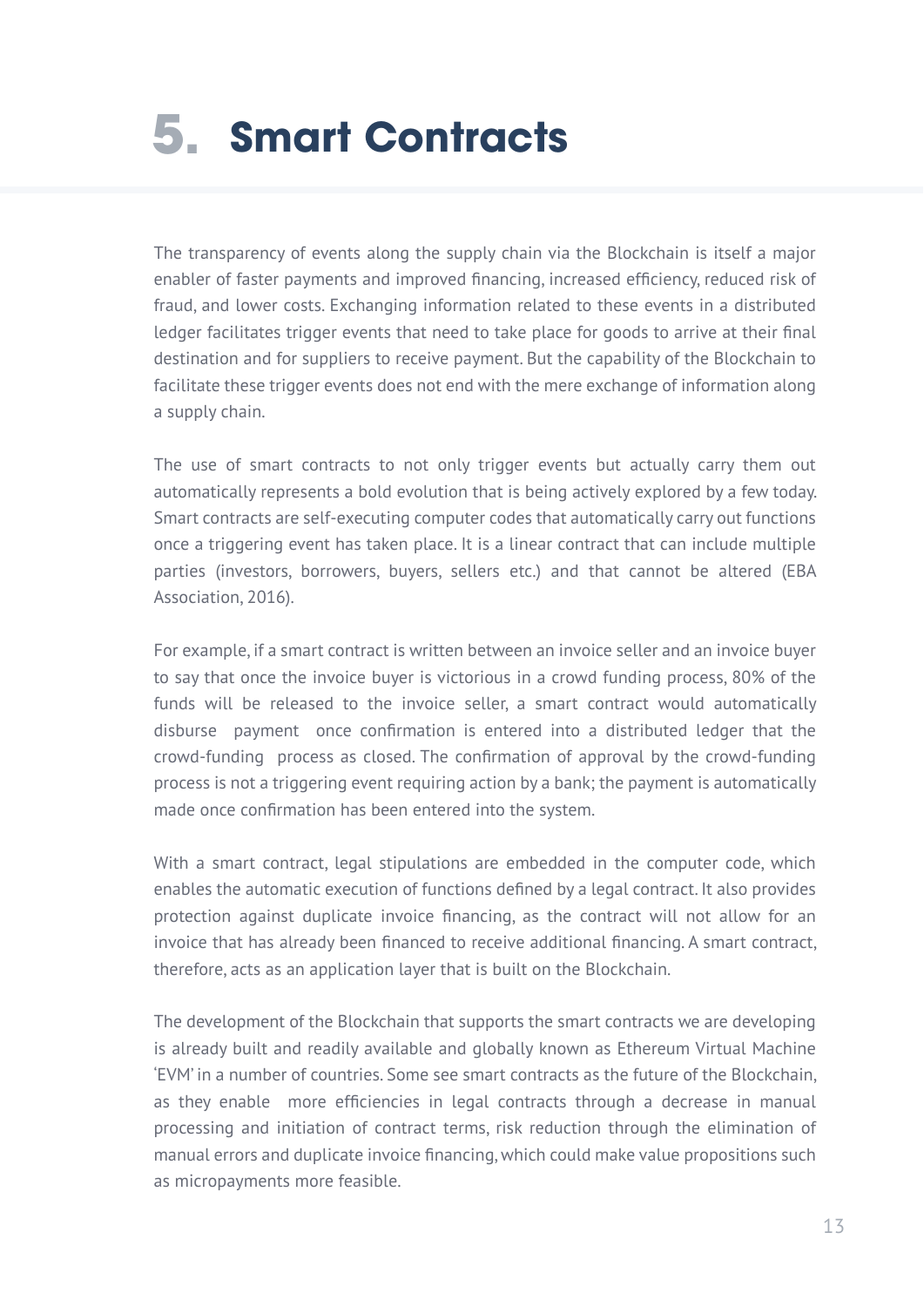## <span id="page-13-0"></span>**5.1 Actors**

#### **Administrator**

The platform administrator approves and manages clients' accounts and actions.



 $\mathcal{A}$ 

#### **Invoice seller**

Clients can register as an invoice sellers to sell invoices on the platform. The invoice seller must be reviewed and approved, before he can sell invoices on the platform.

### **Invoice buyer**

Clients can register as an invoice buyers on the platform to bid on auctioned invoices. The invoice buyer if using fiat must be reviewed and approved before he can use the platform. However, invoice buyers using supported cryptocurrencies or PPT can used the platform anonymously.

# **5.2 System Modules**

The full Populous smart contracts system specification is beyond the scope of the current document and we will review only some of the main modules of the system – bank module, auction module and external tokens module (implements the Ethereum ERC 20 token standard (The Ethereum Wiki, n.d.)). They provide the programming interface for interaction with the system.

Access to the bank and auction modules' functionality is restricted to ensure the business operations will be performed only inside the platform. Parts of the external tokens module's functionality are restricted as well (minting and destruction of tokens), while the functionality described in the ERC 20 specification is publicly accessible to every Ethereum address, which has tokens (Vogelsteller, 2015).



### **Bank**

The module manages the internal ledger for all platform accounts and the connection between the internal ledger and the external tokens.



### **Auction**

The module manages auction operations. The administrator creates auctions based on the data provided by the invoice sellers. Invoice buyers can use the platform to create bidding groups for invoice auctions and make bids on them. The auction module is logically connected to the IPFS distributed web – every invoice auction has hash references to related documents uploaded on the IPFS web.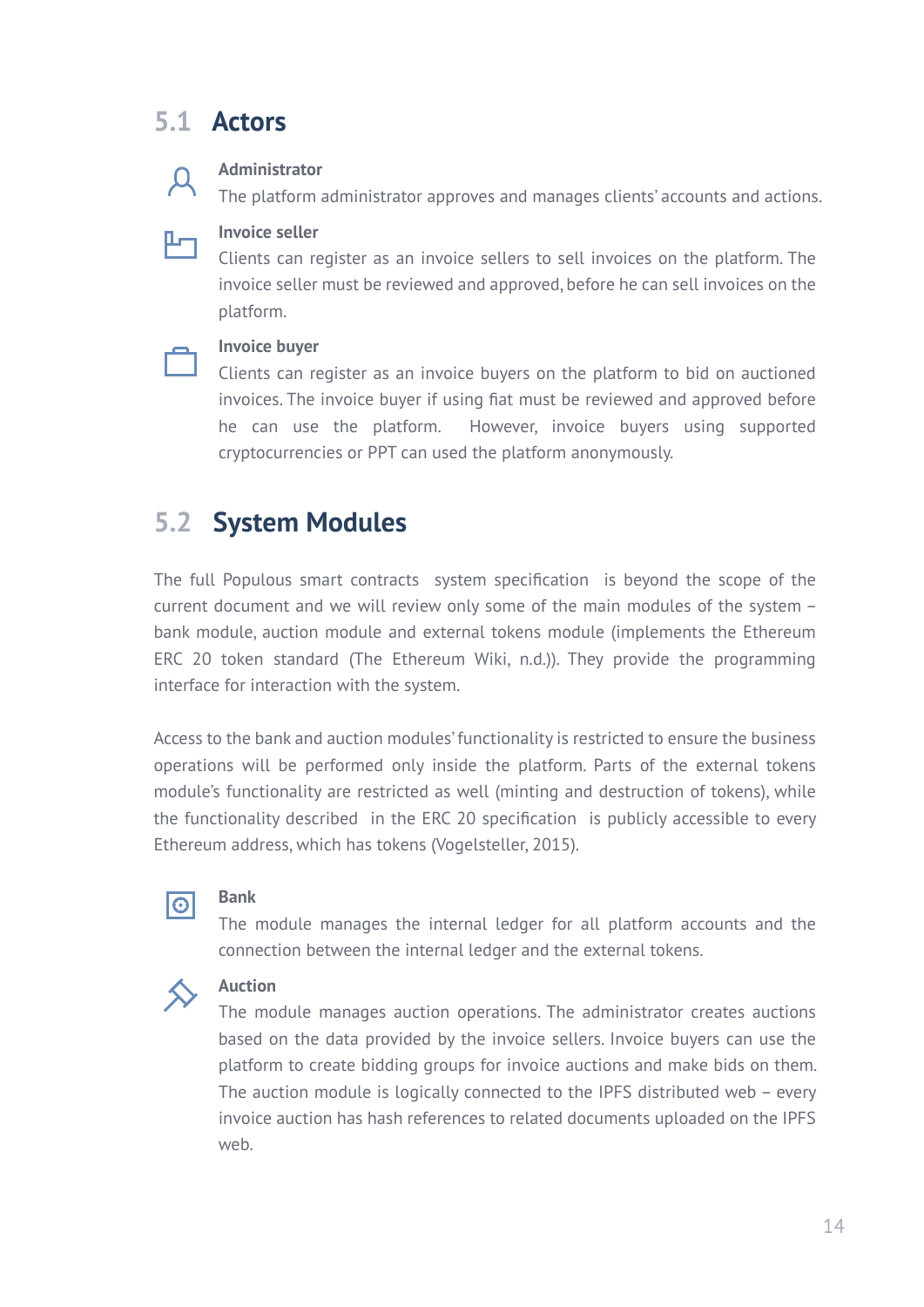<span id="page-14-0"></span>

#### **External tokens**

Every worldwide government currency, which is supported by the platform, has a corresponding smart contract, which implements the Ethereum ERC 20 token standard. Clients can withdrawal their funds outside the platform into these smart contracts, to gain sovereign access to their tokens.

## **5.3 Platform Iteractions**



- 1 Ends auction automatically when the sales goal is reached, or automatically when the auction period expires or manually by the invoice seller.
- 2 When the invoice seller receives payment from his customers and deposits the money to Populous. The funds are automatically disbursed back to the liquidity pool and interest paid to the invoice buyer. The funding is then closed.
- 3 The invoice seller can manually terminate the auction early and select the first bid with the lowest interest rate.
- 4 Invoice sellers must provide KYC data before their accounts can be approved. KYC details are also required for fiat invoice buyers when withdrawing fiat.
- 5 Clients can exchange Pokens for any supported currency. For example: convert Poken USD to Poken EUR.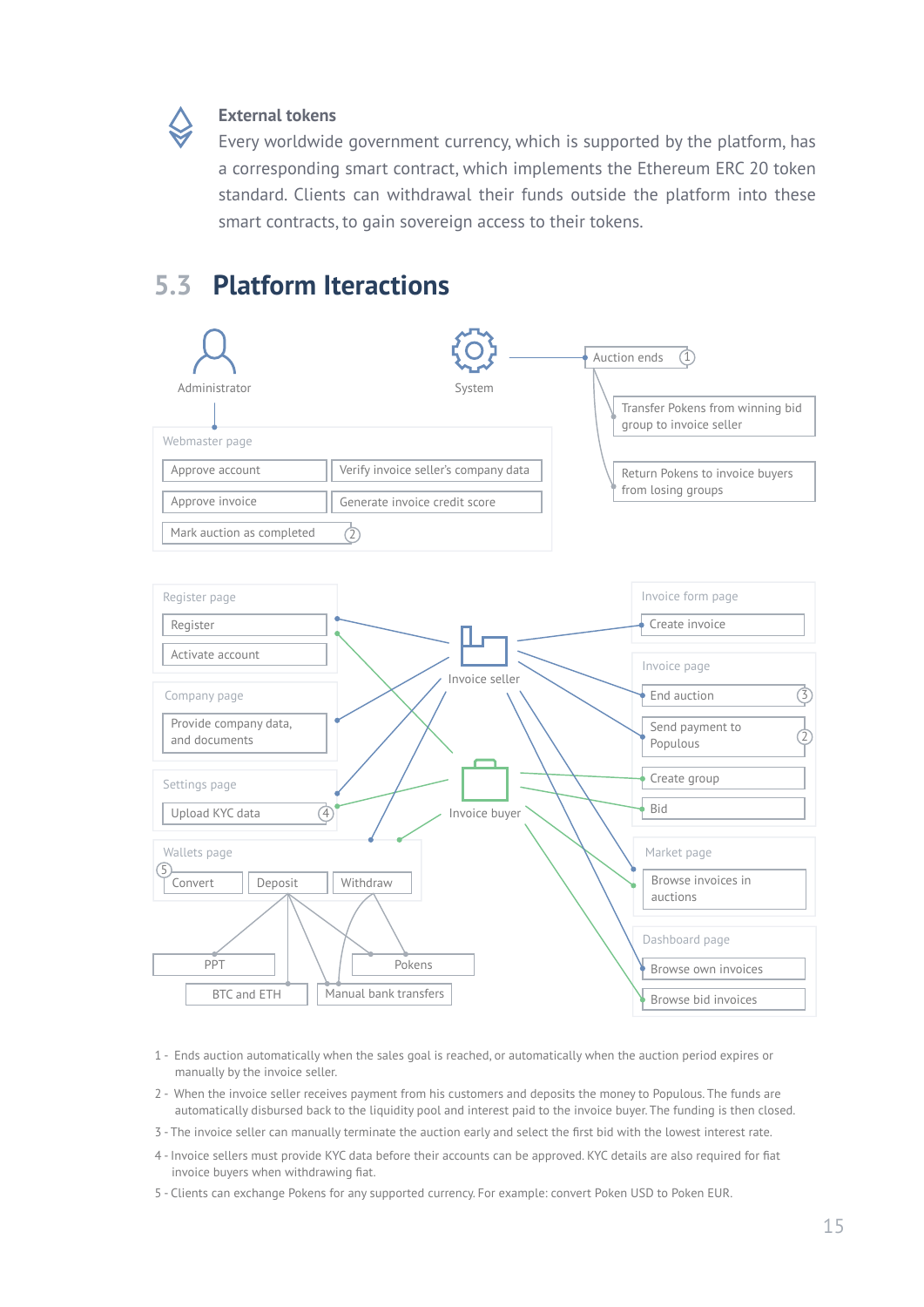## <span id="page-15-0"></span>**5.4 Invoice Auctions**

When the invoice seller registers, he must provide information and documents about his company.

The administrator approves or places a hold on his account based on the provided information.

Before the invoice is approved for sale – the invoice sellers provides information for the invoice and the administrator approves or rejects the invoice:

The invoice seller provides documentation and related information for the invoice, and requested sales goal.

The administrator generates a credit score for the seller's invoice.

The administrator approves or rejects the invoice based on the credit score of the Invoice. Service fees are also defined.

When the invoice is approved, the auction of the invoice starts. All auctions are for the duration of 24 hours. Invoice buyers can bid individually or create bidding groups to bid on the invoice as described in 3.2. The auction can end in three ways:

- 1. A bid matches the asking sales goal within the 24 hours bid duration.
- 2. The invoice seller decides to terminate before the auction duration have expired.
	- He can accept the funds from the first best bid offered, even if the bid have not reached the asking sales goal.
	- He can cancel the auction.
- 3. The auction duration expires. Invoice seller doesn't receive bids matching the asking sales goal.
	- He can accept the funds from the first best bid offered, even if the bid have not reached the asking sales goal.
	- He can restart the auction again.
	- He can cancel the auction.

When the auction is successful:

The invoice seller receives funds from the winning buyer or group, which  $\circ$ have won the auction.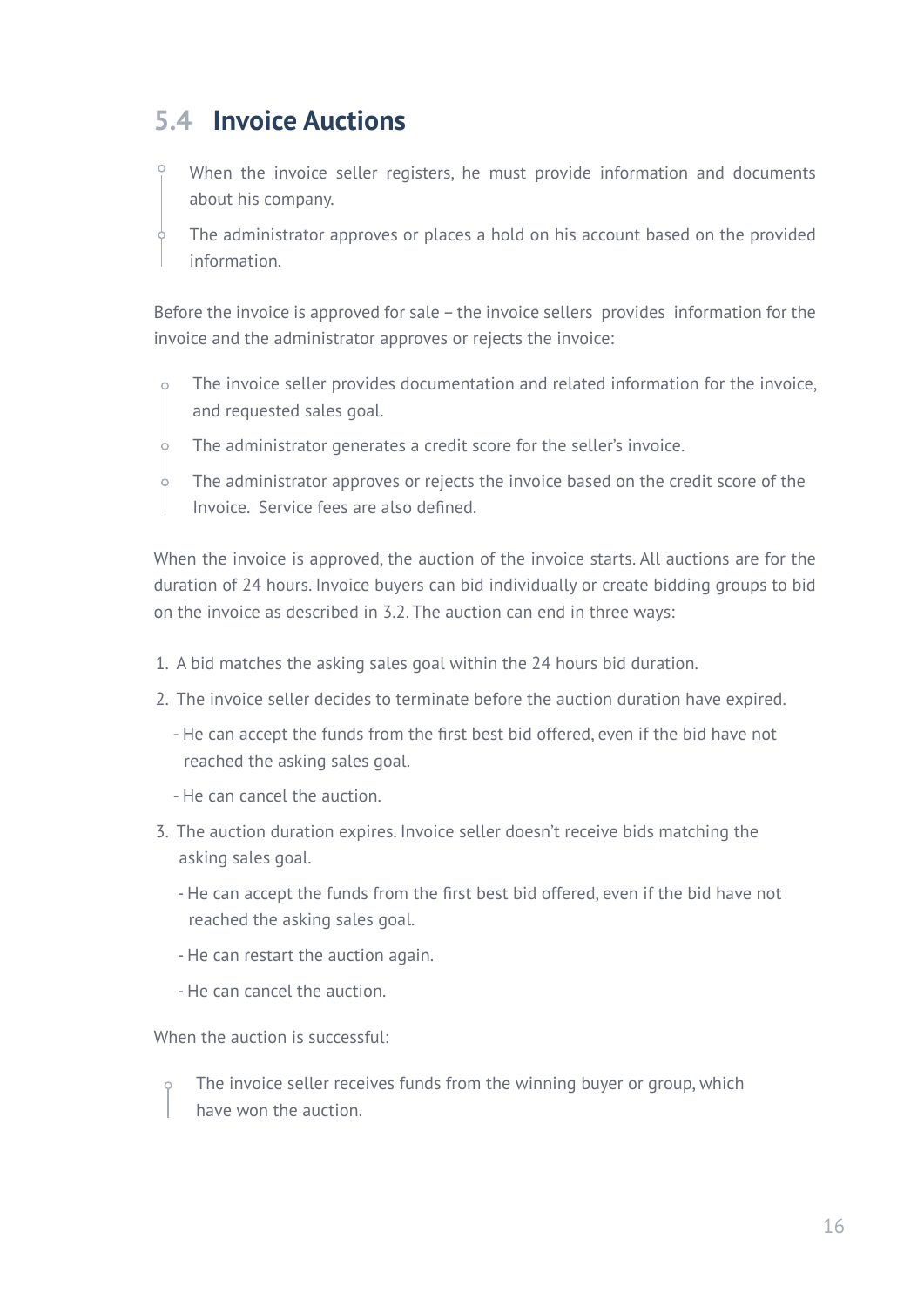- <span id="page-16-0"></span> $\sqrt{2}$ Funds are return to the losing buyers or group(s) for their bid. The invoice seller exchanges the Pokens to fiat and make a withdraw. When the invoice seller receives payment from his customer he deposits the money with Populous and make payment to settle the loan.
	- When the payment is made by the invoice seller, the funds are disbursed back to the liquidity pool and interest paid to the winning bidder or bid group. Each invoice buyer who bid in a group will receive interest proportional to his bidding contributions.

If the auction is not successful:

The invoice seller has the options to restart or cancel the auction.  $\circ$ 

If the auction is cancelled:

The invoice buyers from all bidding groups are refunded their bids.  $\circ$ 

## **5.5 Bidding on Auctions**

- Fiat invoice buyer must provide personal KYC information before he is allowed to make bids. Invoice buyers depositing cryptocurrencies or using PPT do not need to provide KYC details.
	- The administrator approves or places a hold on his account based on the provided information.

In the case of approval, the invoice buyer can use the platform to:

- 1. Deposit funds.
- 2. Browse active auctions and bid groups.
- 3. Create bidding groups for active auctions. Every bidding group will specify a bid goal which must be same as the asking sales goal or less.
- 4. Bid on auctions in bid group(s).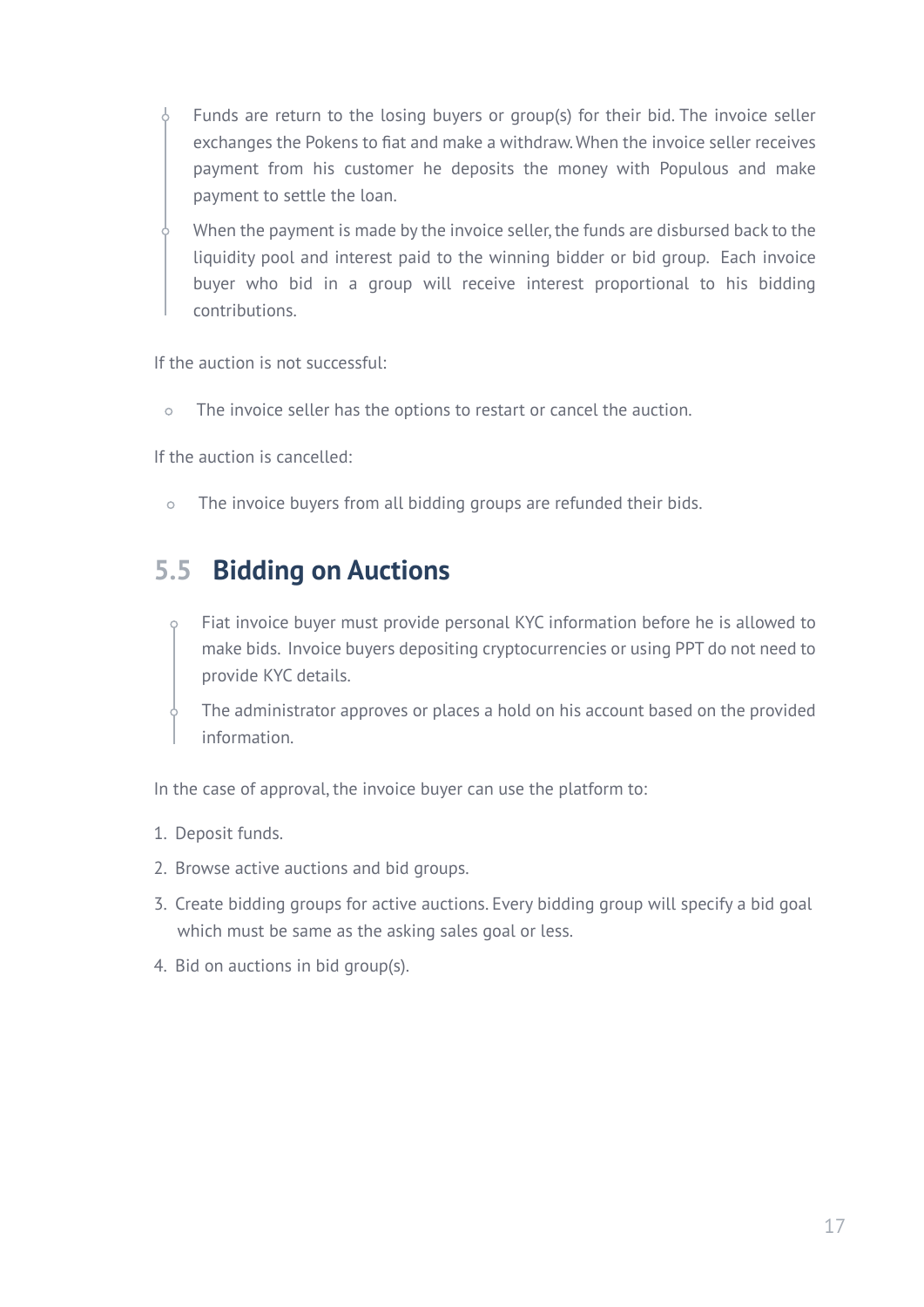## <span id="page-17-0"></span>**5.6 Wallets**

Financial transactions such as deposits and withdrawal are performed in "Wallets". All transaction records of deposits or withdrawals of fiat, supported cryptocurrencies or PPT are recorded there. Exchange of deposits to Pokens will also be facilitated automatically in "Wallets" and you can also search the history of all transactions made.

## **5.6.1 Flow of Funds**

The flow of funds within the platform is realised by the use of custom stable tokens called Poken. Poken is the in-platform crypto-currency and is the sole crypto-currency used on the platform to transfer value between sellers and buyers. Poken is a fiat-pegged crypto-currency and the Poken GBP is the base crypto-currency used on the platform. The value of 1 Poken GBP is equivalent to 1 GBP.

The use of Poken allows us to operate on the Ethereum Blockchain to take advantage of smart contracts while avoiding the direct usage of Ethereum and associated volatility. Pokens can be exchanged for fiat currencies or vice versa (subject to exchange rates) or the well established cryptocurrencies such as Bitcoin and Ethereum, and withdrawn from the platform. Pokens are similar to any other crypto-currency and can also be withdrawn from the platform.

### **Pokens within the platform**

Populous manages an internal ledger of Poken balance for invoice sellers and invoice buyers for each currency denomination they may hold. Only Populous have access to this internal ledger and records internal transactions between accounts on behalf of the invoice sellers and invoice buyers by their actions on the platform.

### **Pokens outside the platform**

Poken is an ERC20 compatible cryptocurrency and behave just like any Ethereum based cryptocurrency and can be withdrawn from the platform to external Ethereum based wallets. Pokens of any currency denomination can be withdrawn. For example, Poken EUR can be withdrawn to wallets external to the platform. This allows the possibility to access the Poken independently of the platform.

### **5.6.2 Deposit of Funds**

When a deposited is made the same amount of Poken is minted and the Poken amount shown in the account balance.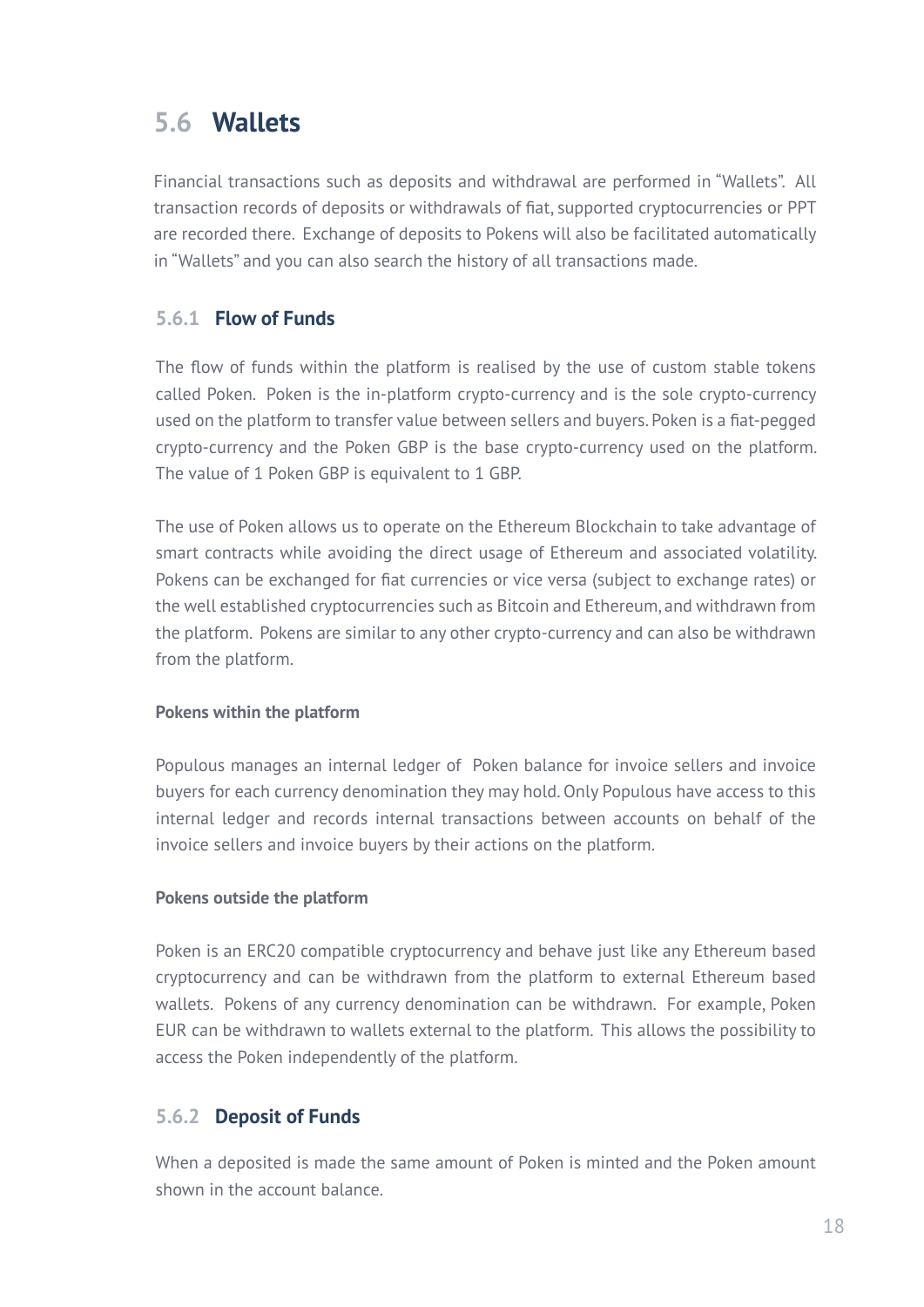#### <span id="page-18-0"></span>**Deposit worldwide government's currency**

Currently only fiat denominated in GBP, USD, EUR or Yen can be deposited and all other currencies will be converted to GBP based on prevailing exchange rates set by the London Stock Exchange.

Poken is pegged to fiat at a ratio of 1:1 and this applies to all supported fiat denominated currencies. For example, 1 Poken GBP = 1 GBP, 1 Poken USD = 1 USD, 1 Poken EUR = 1 EUR or 1 Poken Yen = 1 Yen.

#### **Deposit Poken**

Pokens obtained outside of the platform can be deposited onto the platform.

#### **Deposit BTC or ETH**

Funds deposited in accepted cryptocurrencies such as Bitcoin and Ethereum will be exchanged for Pokens according to an aggregated BTC/USD and ETH/USD pair exchange rate at time of deposit. The conversion is done manually by the platform administrator with partner brokers.

### **5.6.3 Withdrawal of Funds**

The platform offers three ways to withdraw funds:

#### **Withdraw worldwide government's currency**

Fiat in the support currency denomination can be withdrawn from the platform. Pokens are first exchanged for fiat before withdrawal can be made. Fiat will be transferred to registered bank account anywhere in the world. Platform fees apply upon withdrawal.

#### **Withdraw Pokens**

Pokens can be withdrawn from the platform to external Ethereum based wallets. Platform fees apply upon withdrawal.

#### **Withdraw other cryptocurrencies**

Pokens are first exchanged for Bitcoin or Ethereum based on prevailing BTC/USD and ETH/USD exchange rates before withdrawal can be made. Bitcoin and Ethereum can then be withdrawn from the platform to appropriate external wallets. Platform fees apply upon withdrawal.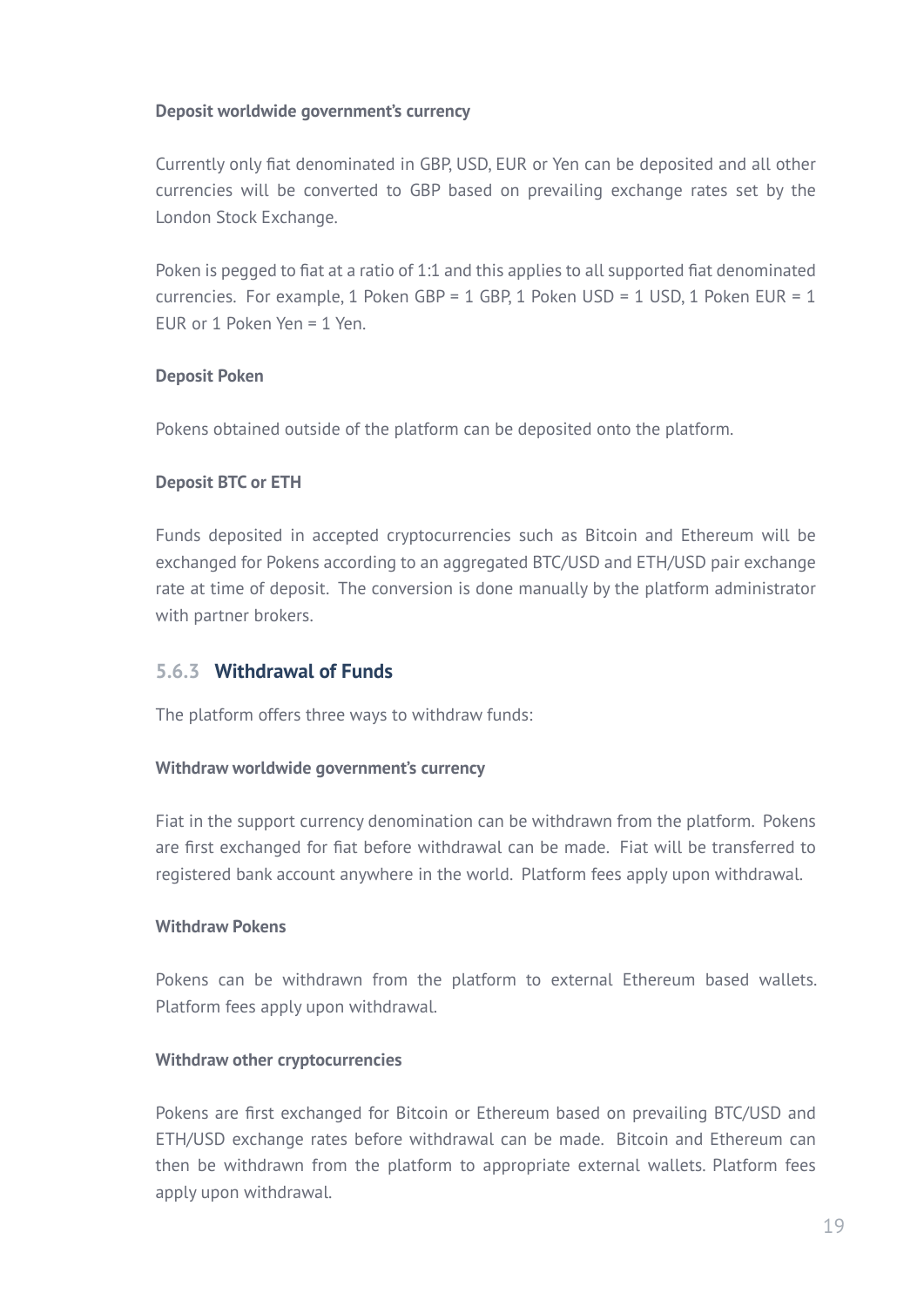# <span id="page-19-0"></span>**6. Incentive**

The cost of credit insurance can sometimes rise up to 3% for an invoice seller with an invoice value of £100,000. With the implementation of our XBRL system, we see a reduction in this cost for an invoice seller, whose invoice is valued at £100,000. Our approach to credit risk analysis will lead to better understanding of the industry as a whole when making crucial credit decision as well as finding investment opportunities for our invoice buyers and funding for our invoice sellers.

The use of credit reference agencies and third party data providers will be minimal as we are currently aware that major data providers such as Dun & Bradstreet, Experian etc. are yet to implemented XBRL and still rely on predated methods of compiling their data, which would bear a huge burden on an invoice factoring platform budget should they wish to perform analysis at will which is demonstrated earlier on in this whitepaper.

With an overall reduction in the cost subscription to third party services and the reliance on third party data, our resources can be put to greater use in bringing potential customers to the platform and creating value for invoice buyers on the platform.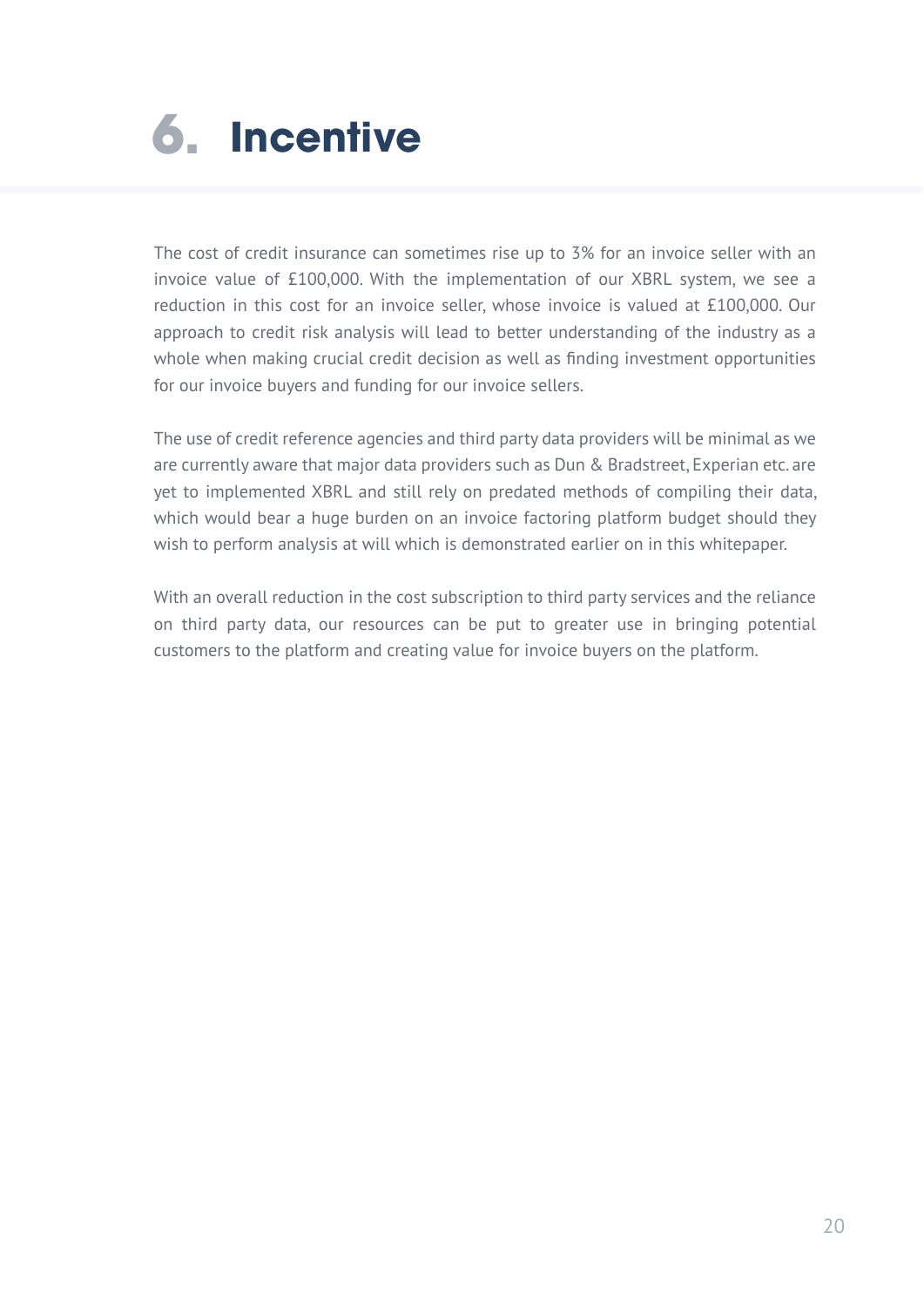# <span id="page-20-0"></span>**7. Conclusion**

Many companies have not yet come to the realisation that integration of blockchain with XBRL data will play an important role in the finance industry going forward and Populous is the exception. Banks and traditional invoice finance companies will soon follow suit and try to utilise XBRL data to make credit risk based funding decisions.

Due to the availability of sophisticated algorithms that aid credit decision making for banks and existing invoice finance providers, the use of XBRL data as an effective tool to assess credit risk have not been adopted. Financial data is rarely available in the format needed to develop and perform in-depth credit risk and industry analysis. However, we have built a P2P lending platform that leverages XBRL data, smart contracts and the Blockchain as a solution to automate the whole funding process from start to finish on the platform.

Establish data providers such as Experian, Fame and Dun & Bradstreet provide financial data at a high cost and anyone in the financial industry requiring credit risk or any financial related information will find costs prohibited. It is important to note that there is no real substitute for a stringent underwriting process and more importantly the on-site due diligence of clients. While we are yet to see the emergence of a platform similar to Populous, there is already a fintech competitor attempting to replicate what we have done.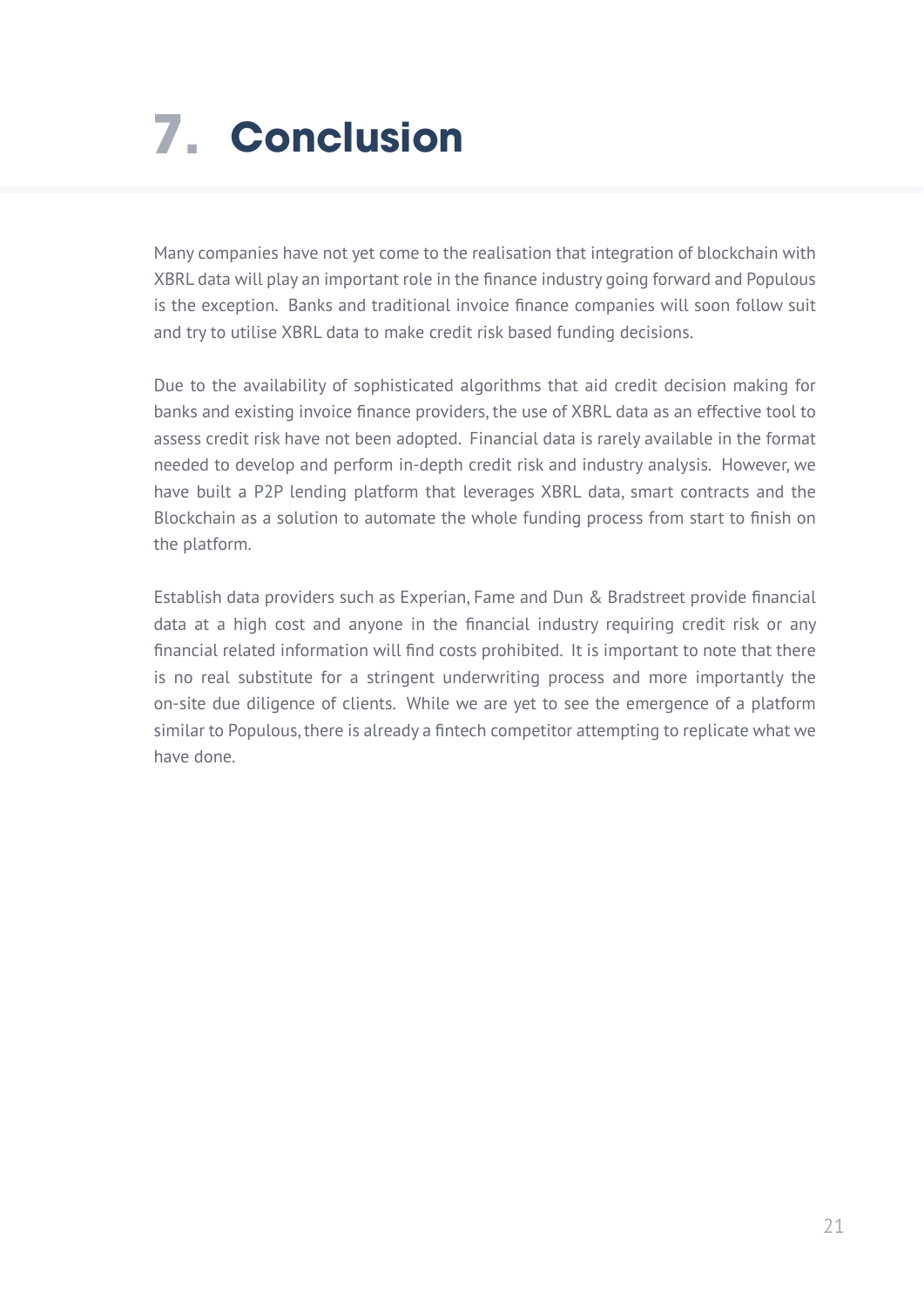# <span id="page-21-0"></span>**References**

Altman, E. I. (2000, July). *PREDICTING FINANCIAL DISTRESS OF COMPANIES*. [Online] Retrieved from: [https://pages.stern.nyu.edu](http://pages.stern.nyu.edu/~ealtman/Zscores.pdf)

Altman, E. I. (1968). FINANCIAL RATIOS, DISCRIMINANT ANALYSIS AND THE PREDICTION OF CORPORATE BANKRUPTCY *The Journal of Finance, 589-609. doi:10.1111/j.1540-6261.1968.tb00843.x*

Business Comparison. (n.d.). *What is the difference between invoice factoring and discounting?* [Online] Retrieved from[: https://www.businesscomparison.com](https://www.businesscomparison.com/invoice-finance)

EBA Association. (2016, May). *Applying cryptotechnologies*. [Online] Retrieved from[: https://www.abe-eba.eu](https://www.abe-eba.eu/media/azure/production/1549/applying-cryptotechnologies-to-trade-finance.pdf)

GOV.UK. (n.d.). *XBRL tagging requirement: filing Company Tax returns online*. [Online] Retrieved from[: https://www.gov.uk](https://www.gov.uk/government/publications/xbrl-tagging-requirement-filing-company-tax-returns-online)

Lobel, B. (2015, March 24). *SMEs hurt by bullying bigger businesses and cash flow problems*. [Online] Retrieved from[: http://smallbusiness.co.uk/](http://smallbusiness.co.uk/budget-2015-government-must-do-more-to-level-the-business-playing-field-2481571)

Macqueen, J. B. (1967). Some Methods for classification and Analysis of Multivariate Observations. *Berkeley Symposium on Mathematical Statistics and Probability, 1*, 281-297. [Online] Retrieved from[: https://projecteuclid.org/](https://projecteuclid.org/euclid.bsmsp/1200512992)

Musaddique, S. (2017, July 18). *Late payments cost smaller UK businesses more than £2bn a year*. [Online] Retrieved from: [http://www.independent.co.uk](http://www.independent.co.uk/news/business/news/late-payments-uk-business-cost-sme-2-billion-a-year-bacs-payment-customers-a7846781.html)

The Ethereum Wiki. (n.d.). *ERC20 Token Standard*. [Online] Retrieved from: [https://theethereum.wiki](https://theethereum.wiki/w/index.php/ERC20_Token_Standard)

Vogelsteller, F. (2015, November 19). *ERC: Token standard #20*. [Online] Retrieved from: [https://github.com](https://github.com/ethereum/eips/issues/20)

White, S. (2015, October 14). *Statistical Release*. [Online] Retrieved from: [https://www.gov.uk](https://www.gov.uk/government/uploads/system/uploads/attachment_data/file/467443/bpe_2015_statistical_release.pdf)